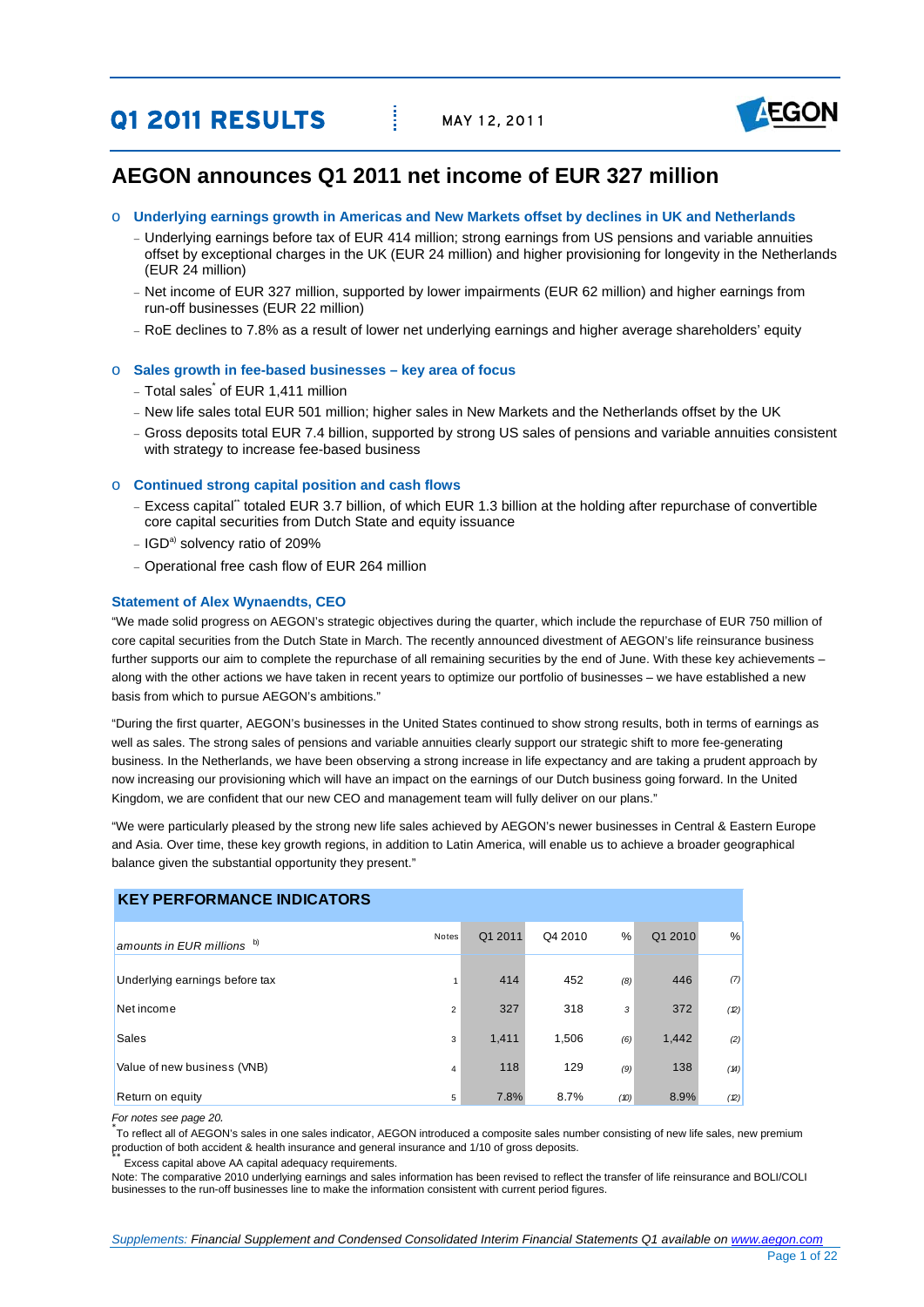

# STRATEGIC HIGHLIGHTS

 $\overline{a}$ 

- o **Announcement of divestment of Transamerica Reinsurance for a total consideration of USD 1.4 billion**
- o **Equity issuance of EUR 903 million**
- o **Repurchase of EUR 750 million convertible core capital securities from the Dutch State**
- o **Fully hedged US GMIB back-book and further reduced exposure to peripheral European sovereign bonds**
- o **Restructuring in the UK on track; appointment of Adrian Grace as CEO of AEGON UK**

## **Sustainable earnings growth with an improved risk-return profile**

AEGON is well on track with the process of transforming its businesses and operations aimed at delivering sustainable earnings growth with an improved risk-return profile. AEGON has announced specific targets which reflect the company's pursuit of these objectives:

- Grow underlying earnings before tax on average by 7%-10% per annum;
- Achieve a return on equity of 10%-12% in the medium term;
- Increase fee businesses to 30%-35% of underlying earnings before tax by 2015;
- Increase normalized operating free cash flow from a level of EUR 1.0-1.2 billion by 30% by 2015;
- Intention to resume dividend payments with EUR 0.10 per common share related to H2 2011 in May 2012.

### **AEGON's ambition**

AEGON's ambition is to become a leader in all its chosen markets by 2015. This means becoming the most recommended life and pensions provider among customers, the preferred partner among distributors and the employer of choice among both current and prospective employees.

#### **AEGON's AMBITION**

To be a leader in all our chosen markets by 2015

#### **AEGON'S STRATEGIC PRIORITIES**

- o Reallocate capital
- o Increase returns
- o Optimize ONE AEGON
- …resulting in sustainable, profitable growth.

Achieving this ambition is based on three strategic priorities: to reallocate capital to areas that offer strong growth prospects and higher returns, to increase returns from the company's existing businesses and to optimize ONE AEGON by increasing efficiency and making better use of the company's global resources.

### **Reallocate capital**

AEGON has taken steps to sharpen its focus on the company's three core businesses: life insurance, pensions and asset management. The company also intends to achieve a greater geographical balance by reallocating capital to the growth markets of Central & Eastern Europe, Asia and Latin America. As part of this approach, AEGON has assessed its businesses to ensure they meet the company's requirements in terms of earnings growth, cash flow generation, return on capital and customer life-cycle needs. As further evidence of this focus, AEGON has recently announced the divestment of its life reinsurance business, Transamerica Reinsurance, for a total aftertax consideration of USD 1.4 billion. AEGON expects to upstream USD 1.1 billion to the holding company to support the repurchase of the remaining convertible core capital securities issued to the Dutch State. AEGON aims to fully repurchase these securities by the end of June 2011.

In addition to reallocating its capital to those regions that offer higher growth and returns, AEGON is also shifting its focus from the sale of spread-based products to fee-based products. This is evidenced by the strong increase in sales of variable annuity and pension products in the United States.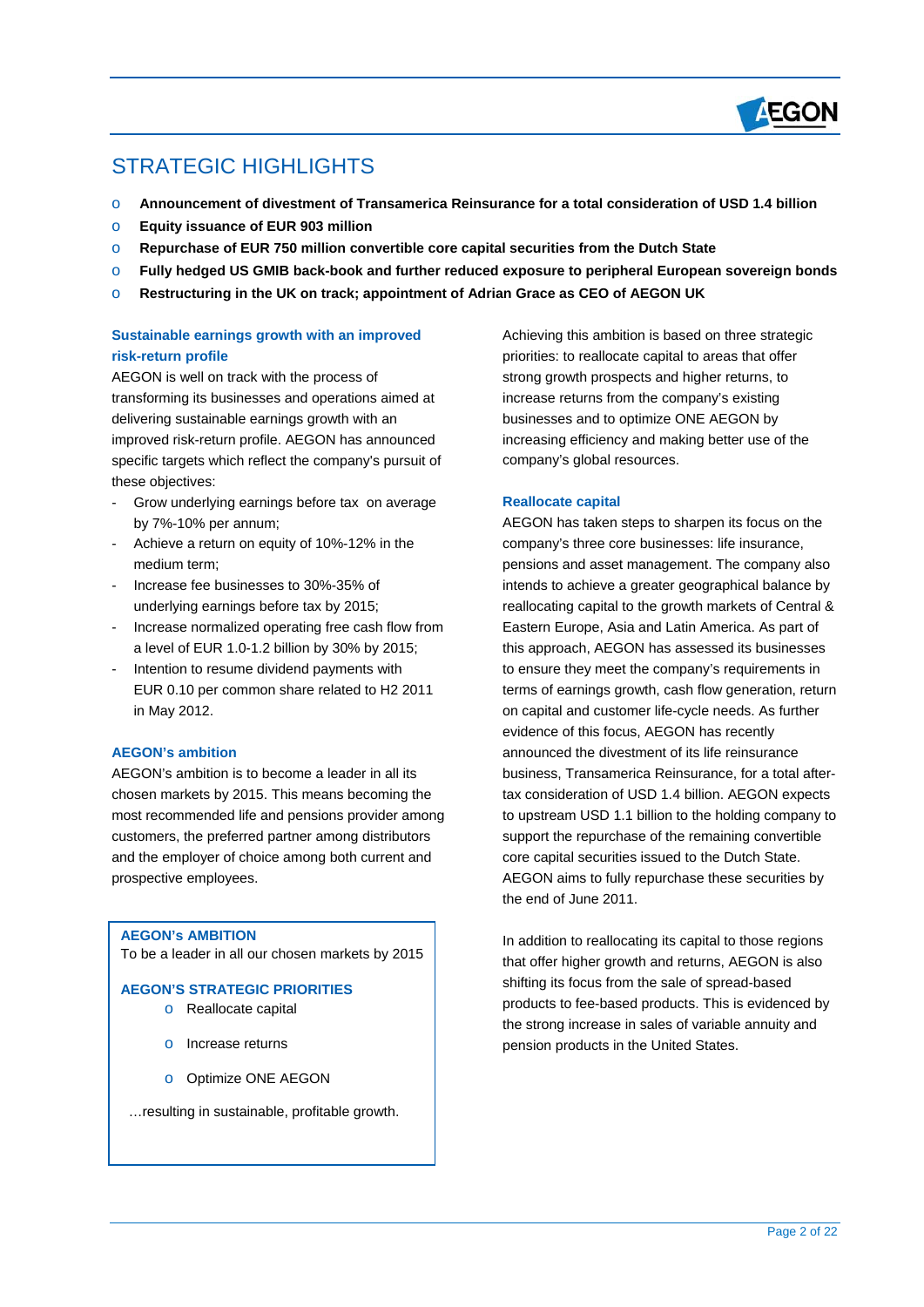

#### *Improve risk profile*

 $\overline{a}$ 

As previously announced, AEGON has taken steps to equity hedge its Guaranteed Minimum Income Benefit (GMIB) back-book of variable annuities in the United States. AEGON has now fully covered the equity exposure related to this back-book of GMIB variable annuity guarantees.

In order to improve the risk-return profile of stable value solutions, AEGON's synthetic guaranteed investment contracts business in the United States, a number of contracts have been terminated or contract terms have been tightened for remaining contracts. Fees have been increased to 20 basis points on average from 15 basis points previously.

During the first quarter, AEGON further reduced its already limited exposure to peripheral European sovereign bonds, based on fair value, to EUR 1 billion or 0.7% of its general account investments.

#### **Increase returns**

AEGON's aim is to increase returns in all of its businesses by increasing efficiency and delivering operational excellence. This will be achieved by further reducing costs while investing in core competences and improving service levels to ensure continued customer loyalty.

In the United Kingdom, AEGON is taking significant steps to improve its return on capital. AEGON is implementing a broad restructuring program to reduce cost by 25% in its life and pensions operations by the end of 2011. The restructuring program is on track. As part of this process, AEGON has appointed new senior management in the past 18 months. Most recently, Adrian Grace was appointed CEO of AEGON UK.

#### **Optimize ONE AEGON**

Over the past three years, measures have been taken to manage AEGON more as an international company. AEGON is committed to making better use of its global resources in managing its businesses and will continue to standardize best practices across the company.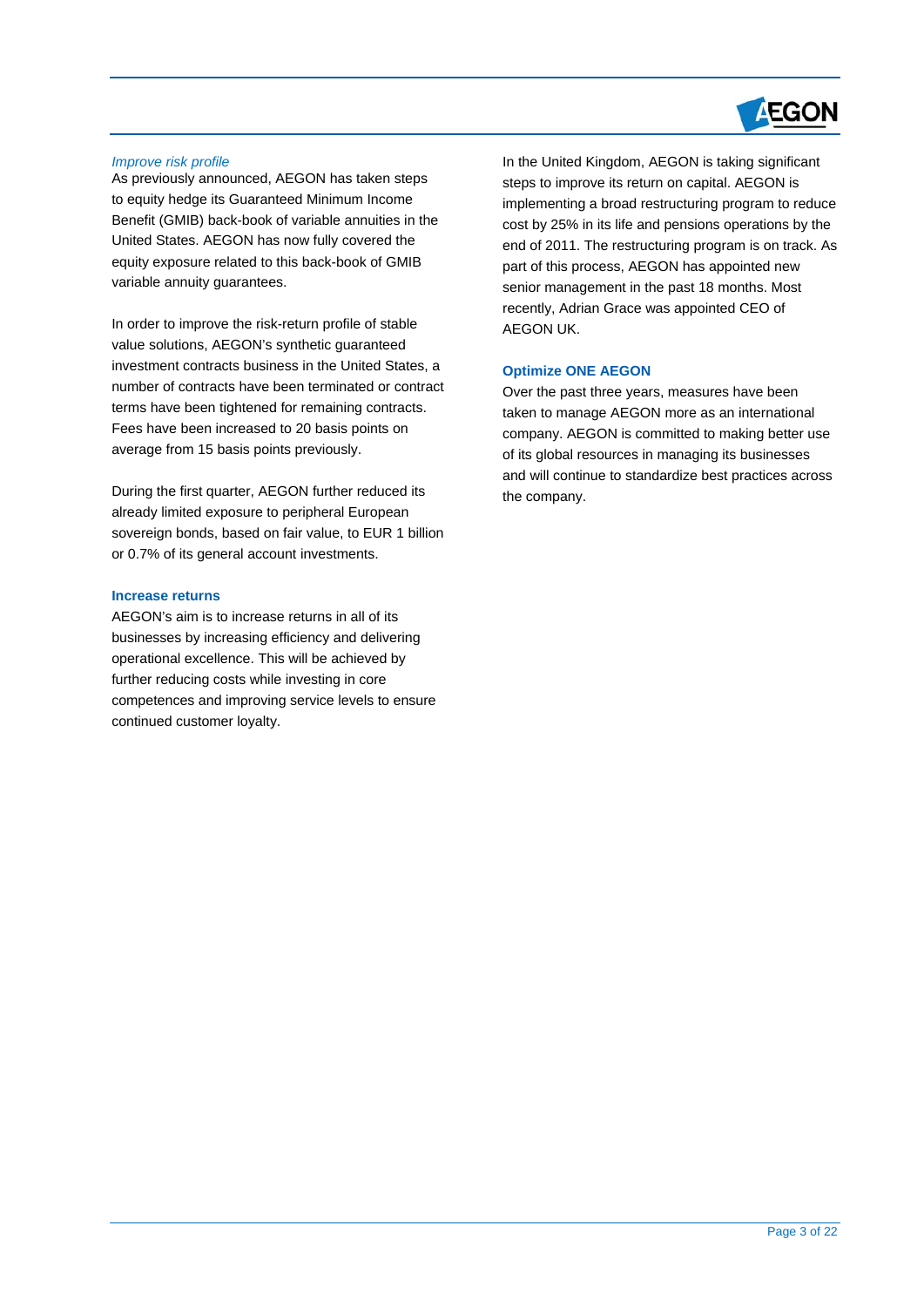

## **FINANCIAL OVERVIEW c)**

 $\overline{a}$ 

| <b>EUR</b> millions                                  | Notes | Q1 2011        | Q4 2010  | %                        | Q1 2010  | %                        |
|------------------------------------------------------|-------|----------------|----------|--------------------------|----------|--------------------------|
| Underlying earnings before tax                       |       |                |          |                          |          |                          |
| Americas                                             |       | 347            | 369      |                          | 337      |                          |
| The Netherlands                                      |       | 81             | 87       | (6)                      | 104      | 3                        |
| United Kingdom                                       |       | 12             | (6)      | (7)                      | 28       | (22)                     |
| New markets                                          |       | 57             | 59       |                          | 46       | (57)                     |
| Holding and other                                    |       | (83)           |          | (3)                      | (69)     | 24                       |
|                                                      |       | 414            | (57)     | (46)                     |          | (20)                     |
| Underlying earnings before tax                       |       |                | 452      | (8)                      | 446      | (7)                      |
| Fair value items                                     |       |                | 30       |                          |          |                          |
|                                                      |       | (85)<br>91     |          | $\overline{\phantom{a}}$ | (16)     | $\overline{\phantom{a}}$ |
| Realized gains / (losses) on investments             |       |                | 255      | (64)                     | 126      | (28)                     |
| Impairment charges                                   |       | (62)           | (133)    | 53                       | (150)    | 59                       |
| Other income / (charges)                             |       | (3)            | (258)    | 99                       | 23       | ÷,                       |
| Run-off businesses                                   |       | 22             | 9        | 144                      | (18)     |                          |
| Income before tax                                    |       | 377            | 355      | 6                        | 411      | (8)                      |
| Income tax                                           |       | (50)           | (37)     | (35)                     | (39)     | (28)                     |
| Net income                                           |       | 327            | 318      | 3                        | 372      | (12)                     |
|                                                      |       |                |          |                          |          |                          |
| Net income / (loss) attributable to:                 |       |                |          |                          |          |                          |
| Equity holders of AEGON N.V.                         |       | 327            | 318      | 3                        | 371      | (2)                      |
| Non-controlling interests                            |       |                |          |                          | 1        |                          |
|                                                      |       |                |          |                          |          |                          |
| Net underlying earnings                              |       | 333            | 348      | (4)                      | 345      | (3)                      |
|                                                      |       |                |          |                          |          |                          |
| Commissions and expenses                             |       | 1,513          | 1,659    | (9)                      | 1,586    | (5)                      |
| of which operating expenses                          | 11    | 837            | 909      | (8)                      | 812      | 3                        |
|                                                      |       |                |          |                          |          |                          |
| New life sales                                       |       |                |          |                          |          |                          |
| Life single premiums                                 |       | 1,726          | 2,002    | (14)                     | 1,919    | (10)                     |
| Life recurring premiums annualized                   |       | 328            | 330      | (1)                      | 311      | 5                        |
| Total recurring plus 1/10 single                     |       | 501            | 530      | (5)                      | 503      | $\overline{a}$           |
|                                                      |       |                |          |                          |          |                          |
| New life sales                                       |       |                |          |                          |          |                          |
| Americas                                             | 12    | 113            | 118      | (4)                      | 110      | 3                        |
| The Netherlands                                      |       | 65             | 113      | (42)                     | 62       | 5                        |
| United Kingdom                                       |       | 247            | 224      | 10                       | 265      | (7)                      |
| New markets                                          | 12    | 76             | 75       | $\mathbf{1}$             | 66       | 15                       |
| Total recurring plus 1/10 single                     |       | 501            | 530      | (5)                      | 503      | $\blacksquare$           |
|                                                      |       |                |          |                          |          |                          |
| New premium production accident and health insurance |       | 159            | 180      | (2)                      | 148      | 7                        |
| New premium production general insurance             |       | 13             | 15       | (13)                     | 14       | (7)                      |
|                                                      |       |                |          |                          |          |                          |
| Gross deposits (on and off balance)                  |       |                |          |                          |          |                          |
| Americas                                             | 12    | 5,629          | 5,757    | (2)                      | 5,402    | 4                        |
| The Netherlands                                      |       | 462            | 490      | (6)                      | 743      | (38)                     |
| United Kingdom                                       |       | 19             | 25       | (24)                     | 36       | (47)                     |
| New markets                                          | 12    | 1,267          | 1,541    | (18)                     | 1,593    | (20)                     |
| <b>Total gross deposits</b>                          |       | 7,377          | 7,813    | (6)                      | 7,774    | (5)                      |
|                                                      |       |                |          |                          |          |                          |
| Net deposits (on and off balance)                    |       |                |          |                          |          |                          |
| Americas                                             | 12    | (233)          | (566)    | 59                       | 535      |                          |
| The Netherlands                                      |       | (115)          | (260)    | 56                       | 67       | $\overline{\phantom{a}}$ |
| United Kingdom                                       |       | $\overline{2}$ | 12       | (83)                     | 29       | (93)                     |
| New markets                                          | 12    | (1,719)        | 304      |                          | 121      |                          |
| Total net deposits excluding run-off businesses      |       | (2,065)        | (510)    |                          | 752      | $\mathbf{r}$             |
| Run-off businesses                                   |       | (880)          | (1, 436) | 39                       | (2,210)  | 60                       |
| <b>Total net deposits</b>                            |       | (2, 945)       | (1,946)  | (51)                     | (1, 458) | (102)                    |

## **REVENUE-GENERATING INVESTMENTS**

|                                             | Mar. 31. | Dec. 31. |     |
|---------------------------------------------|----------|----------|-----|
|                                             | 2011     | 2010     | %   |
| Revenue-generating investments (total)      | 399,882  | 413.191  | (3) |
| Investments general account                 | 136.991  | 143.188  | (4) |
| Investments for account of policyholders    | 144.296  | 146.237  | (1) |
| Off balance sheet investments third parties | 118.595  | 123.766  | (4) |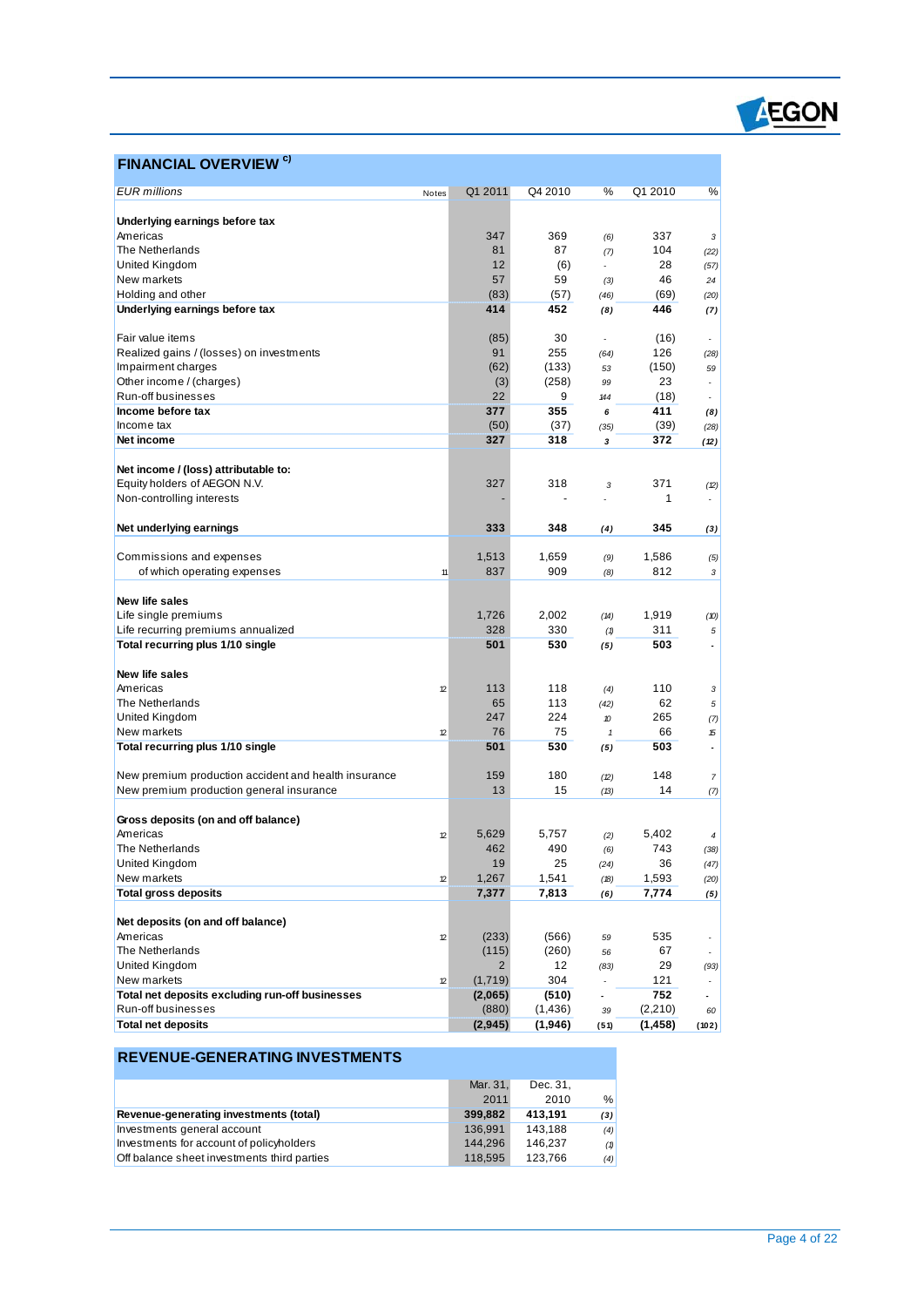

## OPERATIONAL HIGHLIGHTS

#### **Underlying earnings before tax**

 $\overline{a}$ 

AEGON's underlying earnings before tax amounted to EUR 414 million in the first quarter, a 7% decline compared with the same quarter last year.

Underlying earnings from the Americas represent the results of ongoing businesses. As previously announced, earnings from the BOLI/COLI and life reinsurance businesses are reported in the run-off line of business from the first quarter of 2011. All comparative numbers have been adjusted accordingly. On this new basis, underlying earnings from the Americas increased 3% compared with the first quarter of 2010 to EUR 347 million for the first quarter 2011. Higher fee income related to growth in pension, variable annuity and retail mutual fund account balances more than offset lower spread income. This was consistent with AEGON's strategy to increase earnings from its fee businesses.

In the Netherlands, underlying earnings decreased to EUR 81 million as a result of an increased level of provisioning for longevity, as previously indicated. Updated projected mortality tables show a strong increase in life expectancy in the Dutch population. IFRS provisioning is based on yearly observed mortality tables and is taken through underlying earnings, in line with our accounting methodology.. Based on this actual experience, the company takes a measured approach toward provisioning by assuming a continuation of the emerging trend of strong improvements in observed mortality for 2010. AEGON expects to add on average EUR 20 million per quarter to the provision, in addition to 2010 levels of provisioning.

In the United Kingdom, underlying earnings declined to EUR 12 million. The decrease was due to charges of EUR 24 million mainly related to an ongoing program to correct historical issues within customer policy records.

Underlying earnings from New Markets increased to EUR 57 million driven by Variable Annuities Europe and AEGON Asset Management.

Higher funding costs and increased expenses related to the preparation for implementation of Solvency II resulted in increased costs for the holding company in the first quarter of 2011.

### **Net income**

Net income amounted to EUR 327 million, supported by lower impairments and higher earnings from runoff businesses. Higher net income for the Americas, the United Kingdom and New Markets was more than offset by lower net income for the Netherlands.

#### **Fair value items**

In the first quarter, fair value items recorded a loss of EUR 85 million. A considerable improvement in the Americas, attributable mainly to strong results from real estate and private equity investments, was more than offset by an exceptional loss on strategic allocation funds in the Netherlands.

#### **Realized gains on investments**

Realized gains on investments amounted to EUR 91 million for the quarter and were mostly the result of normal trading in the investment portfolio.

#### **Impairment charges**

Impairment charges, net of EUR 26 million in recoveries, declined sharply to EUR 62 million and were mostly linked to residential mortgage-backed securities.

#### **Other charges**

Other charges totaled EUR 3 million. A benefit of EUR 37 million related to a settlement of legal claims was more than offset by a EUR 20 million charge related to the full year Hungarian bank tax and restructuring charges in the Netherlands (EUR 8 million), the United Kingdom (EUR 8 million) and New Markets (EUR 6 million).

#### **Run-off businesses**

As of the first quarter of 2011, AEGON's run-off line of business in the Americas comprises the institutional spread-based business, structured settlement pay-out annuities, BOLI/COLI and life reinsurance. The latter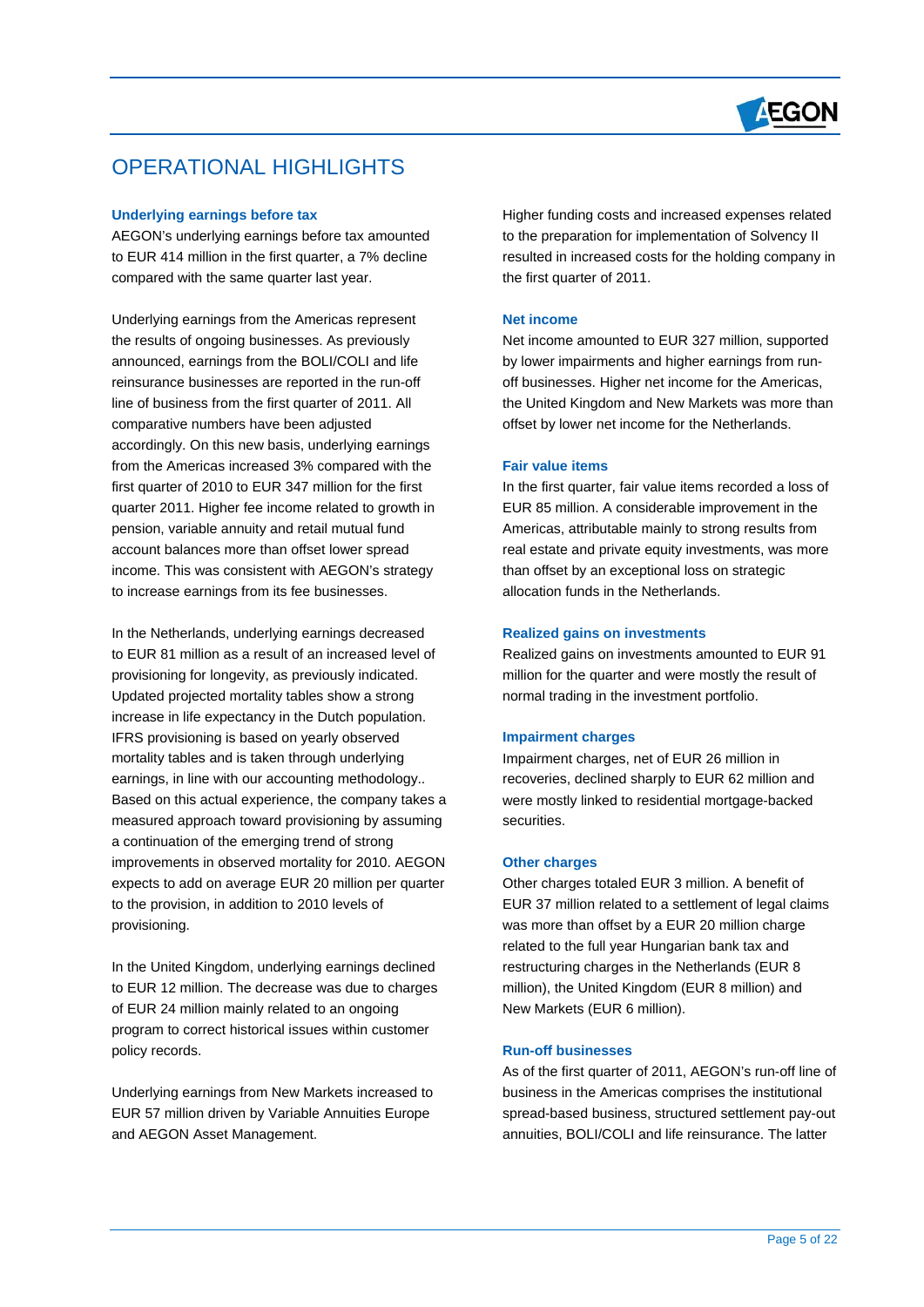

two have been included for the first time this quarter. The results of the combined run-off businesses increased to EUR 22 million, mainly as a result of a lower amortization yield paid on internally transferred assets related to the institutional spread-based business and favorable mortality results in the pay-out annuities block of business.

#### **Income tax**

 $\overline{a}$ 

Tax charges for the quarter amounted to EUR 50 million. These charges included EUR 17 million in tax benefits related to cross-border intercompany reinsurance transactions and a tax credit of EUR 23 million driven by the reduction of the UK corporate tax rate to 26% effective from April 1, 2011, with consequential impact on deferred taxes.

#### **Operating expenses**

Operating expenses increased 3% to EUR 837 million. The increase was driven by higher restructuring charges and the unfavorable effects of movements in currency exchange rates. Excluding restructuring charges and at constant currencies, operating expenses decreased 1%.

#### **Sales and deposits**

In order to provide a more accurate view of overall sales generated by its businesses, AEGON has introduced a composite sales number consisting of new life sales, new premium production of both accident & health insurance and general insurance and 1/10 of gross deposits. According to this indicator, sales decreased marginally by 2% to EUR 1.4 billion as a result of lower asset management deposits.

New life sales for the first quarter of 2011 increased in all units except the United Kingdom and amounted to EUR 501 million.

Gross deposits amounted to EUR 7.4 billion. Growth in US pension and variable annuity deposits was offset by lower asset management deposits and lower savings deposits in the Netherlands.

### **Value of new business**

Compared with the first quarter of 2010, the value of new business declined considerably to EUR 118 million, mainly a result of lower margins on mortgages and updated mortality assumptions in the Netherlands.

#### **Revenue-generating investments**

Revenue-generating investments were 3% lower compared with the end of the fourth quarter of 2010 at EUR 400 billion, primarily a result of the weakening of the US dollar against the euro.

#### **Capital management**

At the end of the first quarter, AEGON's core capital position, excluding revaluation reserves, amounted to EUR 17.0 billion, equivalent to  $75\%$ <sup>6</sup> of the company's total capital base. The repurchase of convertible core capital securities from the Dutch State for an amount of EUR 750 million - plus a premium of EUR 375 million - was partly offset by an equity issue of EUR 0.9 billion. AEGON has announced its aim to achieve the proportion of core capital to be at least 75% of total capital by the end of 2012.

The revaluation reserves at March 31, 2011 totaled EUR 0.7 billion, as an increase in risk-free interest rates had a negative impact on the value of fixed income securities.

Shareholders' equity declined compared with yearend 2010 to EUR 16.9 billion mainly as a result of weakening of the US dollar against the euro.

During the first quarter, excess capital amounted to EUR 3.7 billion. Excess capital in the holding decreased to EUR 1.3 billion as a result of a EUR 1.125 billion payment to the Dutch State only partly offset by the proceeds of a EUR 0.9 billion equity issue. Excess capital in subsidiaries increased to EUR 2.4 billion as a result of capital generated in the operations.

On March 31, 2011, AEGON's Insurance Group Directive (IGD) ratio amounted to 209%.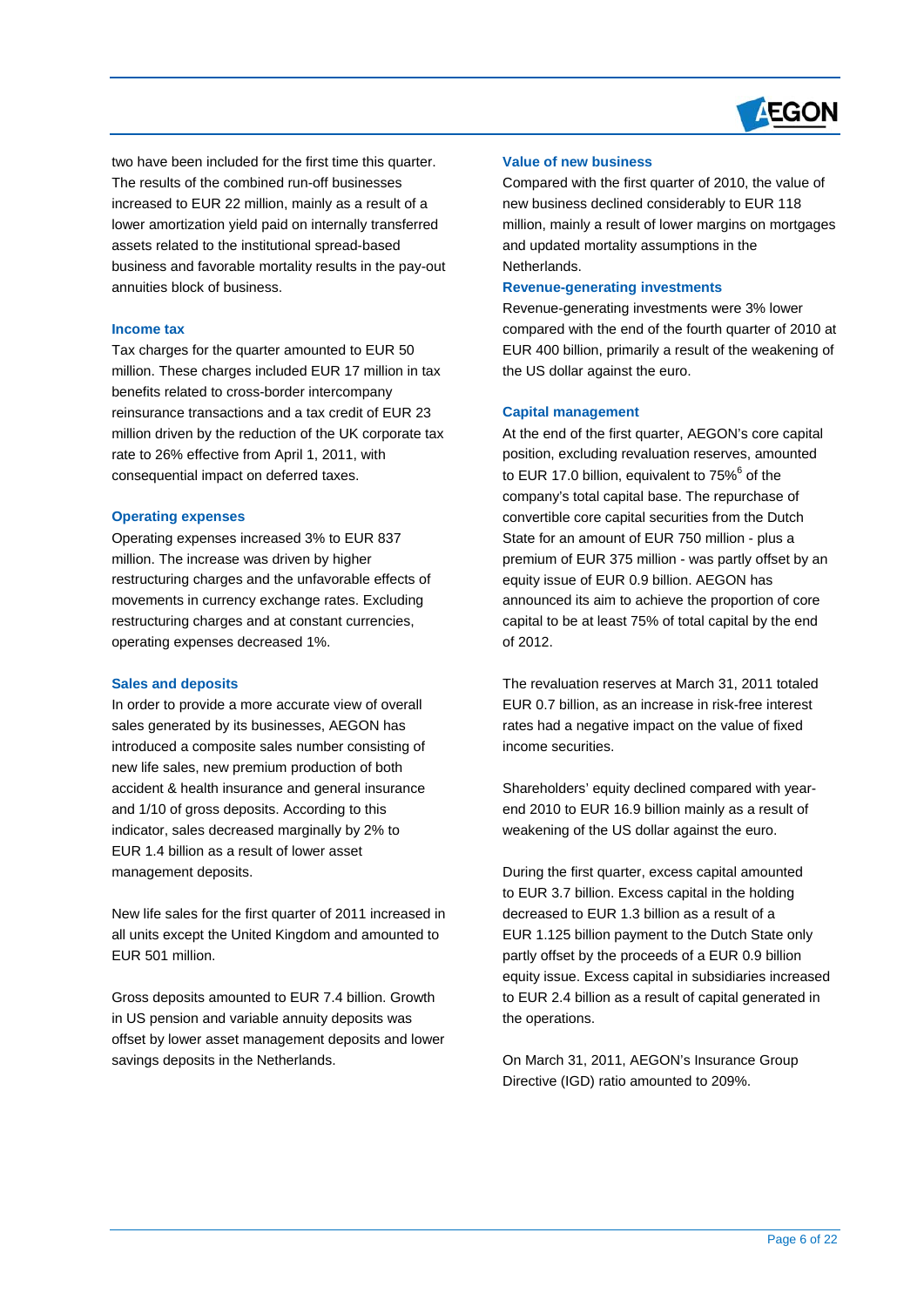

## **Cash flows**

 $\overline{a}$ 

AEGON aims to deliver sustainable cash flows and dividends and has announced its intention to improve operational free cash flow from its current normalized level of EUR 1.0-1.2 billion per annum by 30% by 2015. AEGON intends to resume dividend payments on common shares after full repurchase of the convertible core capital securities from the Dutch State. AEGON intends to pay a dividend of EUR 0.10 per share, payable in May 2012, over the second half of 2011, market conditions permitting.

During the first quarter of 2011, AEGON's subsidiaries generated EUR 539 million in operational cash flows. After deduction of EUR 275 million for investments in new business, operational free cash flow totaled EUR 264 million for the quarter.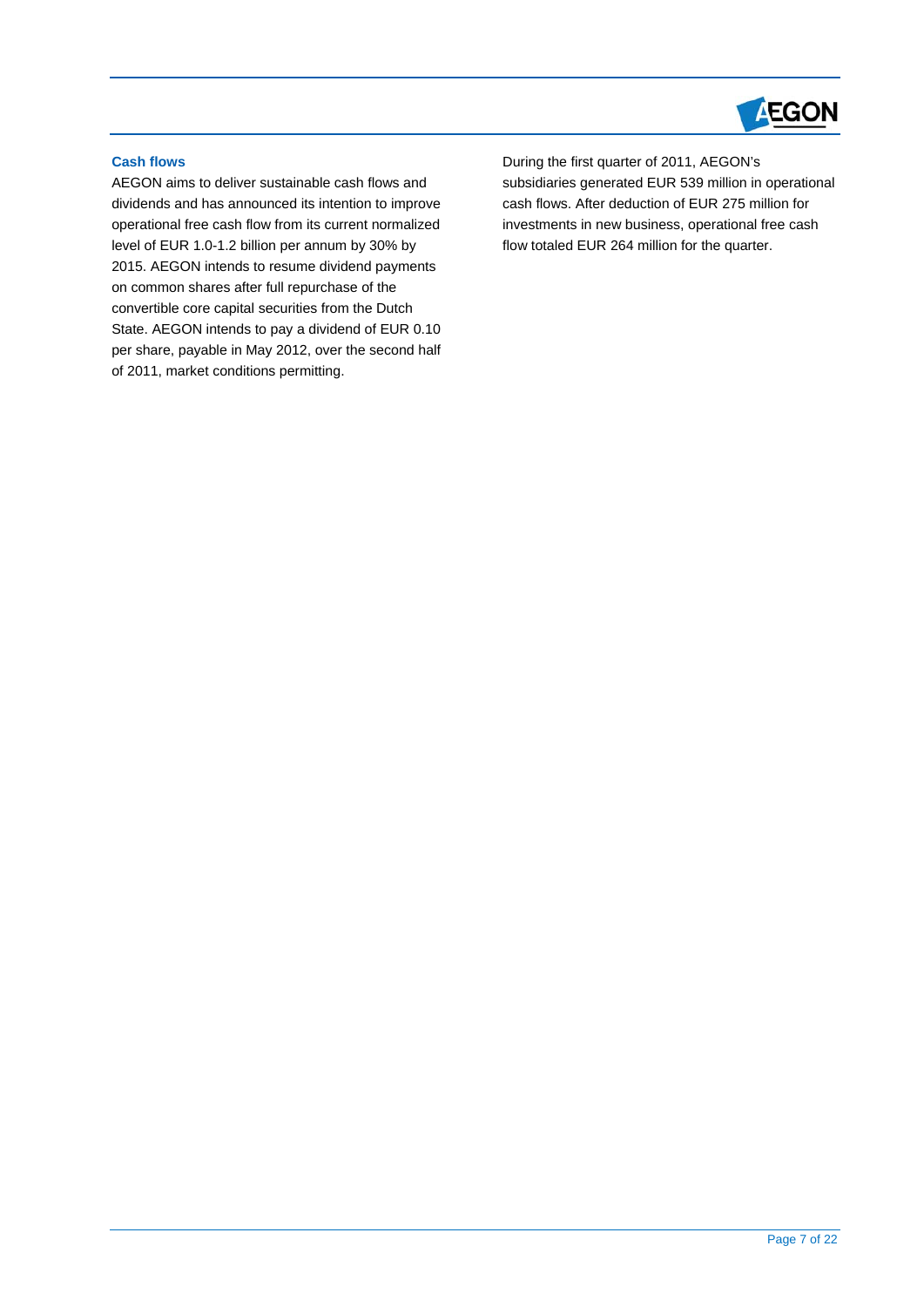

# APPENDIX I • Americas • The Netherlands • United Kingdom • New Markets

| AMERICAS <sup>c)</sup>                                  |                    |                    |                                  |                       |                             |
|---------------------------------------------------------|--------------------|--------------------|----------------------------------|-----------------------|-----------------------------|
| <b>USD millions</b><br>Notes                            | Q1 2011            | Q4 2010            | ℅                                | Q1 2010               | %                           |
|                                                         |                    |                    |                                  |                       |                             |
| Underlying earnings before tax by line of business      |                    |                    |                                  |                       |                             |
| Life and protection<br><b>Fixed annuities</b>           | 195<br>90          | 242<br>81          | (19)<br>$11$                     | 194<br>121            | $\pmb{\mathcal{I}}$<br>(26) |
| Variable annuities                                      | 93                 | 68                 | 37                               | 69                    | 35                          |
| Retail mutual funds                                     | 6                  | 6                  |                                  | $\tilde{\phantom{a}}$ | ä,                          |
| Individual savings and retirement products              | 189                | 155                | 22                               | 190                   | (1)                         |
| Employer solutions & pensions                           | 81                 | 80                 | $\pmb{\mathcal{I}}$              | 69                    | 17                          |
| Canada                                                  | 11                 | 15                 | (27)                             | 11                    |                             |
| Latin America                                           | (2)                | 2                  |                                  | 1                     |                             |
| Underlying earnings before tax                          | 474                | 494                | (4)                              | 465                   | $\mathbf 2$                 |
| Fair value items                                        | (17)               | 10                 |                                  | (120)                 | 86                          |
| Realized gains / (losses) on investments                | 35                 | 327                | (89)                             | 33                    | 6                           |
| Impairment charges                                      | (80)               | (131)              | 39                               | (191)                 | 58                          |
| Other income / (charges)                                |                    | (264)              | ÷.                               |                       |                             |
| Run- off businesses                                     | 30                 | 11                 | 173                              | (24)                  | $\sim$                      |
| Income before tax<br>Income tax                         | 442                | 447                | (1)                              | 163<br>54             | 171                         |
| Net income                                              | (83)<br>359        | (53)<br>394        | (57)<br>(9)                      | 217                   | 65                          |
|                                                         |                    |                    |                                  |                       |                             |
| Net income / (loss) attributable to:                    |                    |                    |                                  |                       |                             |
| Equity holders of AEGON N.V.                            | 359                | 394                | (9)                              | 217                   | 65                          |
|                                                         |                    |                    |                                  |                       |                             |
| Net underlying earnings                                 | 346                | 361                | (4)                              | 358                   | (3)                         |
| Commissions and expenses                                | 1,209              | 1,333              | (9)                              | 1,355                 | (11)                        |
| of which operating expenses                             | 492                | 514                | (4)                              | 501                   | (2)                         |
|                                                         |                    |                    |                                  |                       |                             |
| New life sales                                          | 12                 |                    |                                  |                       |                             |
| Life single premiums                                    | 147                | 194                | (24)                             | 179                   | (18)                        |
| Life recurring premiums annualized                      | 139                | 139                |                                  | 136                   | 2                           |
| Total recurring plus 1/10 single                        | 154                | 158                | (3)                              | 154                   | $\overline{\phantom{a}}$    |
| Life & protection                                       | 121                | 129                | (6)                              | 121                   |                             |
| Employer solutions & pensions                           | 6                  | 5                  | 20                               | 8                     | (25)                        |
| Canada                                                  | 17                 | 14                 | 21                               | 15                    | 13                          |
| Latin America                                           | 10                 | 10                 |                                  | 10                    |                             |
| Total recurring plus 1/10 single                        | 154                | 158                | (3)                              | 154                   |                             |
| New premium production accident and health insurance    | 199                | 230                | (13)                             | 184                   | 8                           |
|                                                         |                    |                    |                                  |                       |                             |
| Gross deposits (on and off balance) by line of business | 12                 |                    |                                  |                       |                             |
| Life & protection                                       | 3                  | 2                  | 50                               | 3                     |                             |
| <b>Fixed annuities</b>                                  | 83                 | 112                | (26)                             | 185                   | (55)                        |
| Variable annuities<br>Retail mutual funds               | 1,179<br>775       | 1,037<br>692       | $14$                             | 809<br>976            | 46                          |
| Individual savings & retirement products                | 2,037              | 1,841              | 12<br>$11$                       | 1,970                 | (21)<br>3                   |
| Employer solutions & pensions                           | 5,554              | 5,744              | (3)                              | 5,217                 | 6                           |
| Canada                                                  | 97                 | 102                | (5)                              | 286                   | (66)                        |
| Total gross deposits                                    | 7,691              | 7,689              |                                  | 7,476                 | 3                           |
|                                                         |                    |                    |                                  |                       |                             |
| Net deposits (on and off balance) by line of business   | 12                 |                    |                                  |                       |                             |
| Life & protection<br><b>Fixed annuities</b>             | (14)<br>(801)      | (14)<br>(660)      | $\overline{\phantom{a}}$<br>(21) | (15)<br>(543)         | $\overline{7}$<br>(48)      |
| Variable annuities                                      | 220                | 158                | 39                               | (23)                  |                             |
| Retail mutual funds                                     | (50)               | (37)               | (35)                             | 418                   | $\Box$                      |
| Individual savings & retirement products                | (631)              | (539)              | (17)                             | (148)                 | ÷.                          |
| Employer solutions & pensions                           | 485                | (28)               | $\blacksquare$                   | 1,386                 | (65)                        |
| Canada                                                  | (158)              | (156)              | (1)                              | (482)                 | 67                          |
| Total net deposits excluding run-off businesses         | (318)              | (737)              | 57                               | 741                   | $\overline{\phantom{0}}$    |
| Run-off businesses<br><b>Total net deposits</b>         | (1,202)<br>(1,520) | (1,927)<br>(2,664) | 38                               | (3,058)<br>(2,317)    | 61                          |
|                                                         |                    |                    | 43                               |                       | 34                          |

## **REVENUE-GENERATING INVESTMENTS**

 $\overline{a}$ 

|                                             | Mar. 31. | Dec. 31. |                |
|---------------------------------------------|----------|----------|----------------|
|                                             | 2011     | 2010     | %              |
| Revenue-generating investments (total)      | 324.849  | 319.733  | $\overline{2}$ |
| Investments general account                 | 124.185  | 125.128  | (1)            |
| Investments for account of policyholders    | 82.459   | 79.308   | $\mathbf{A}$   |
| Off balance sheet investments third parties | 118,205  | 115.297  | $\mathcal{R}$  |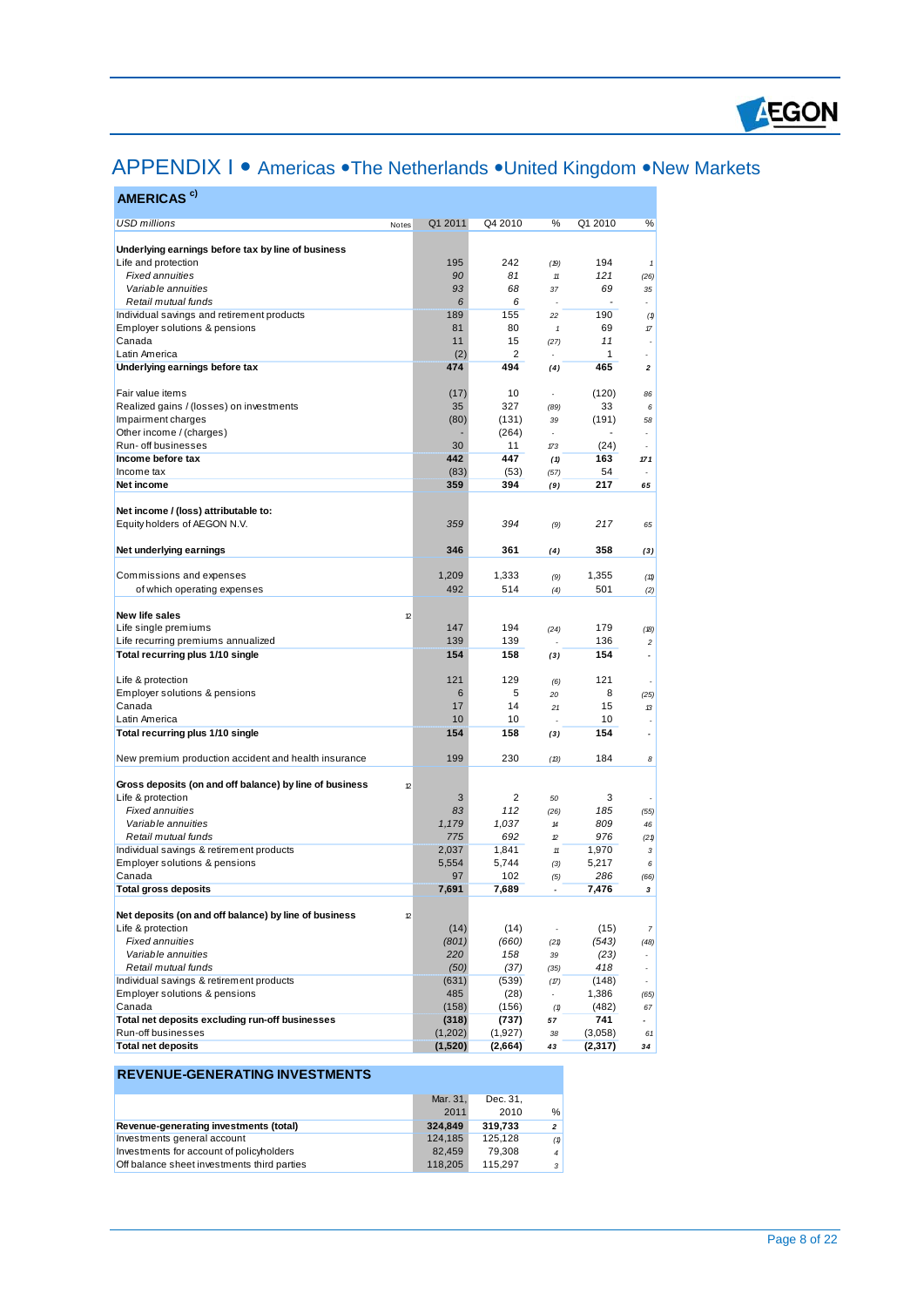

## AMERICAS

 $\overline{a}$ 

- o **Underlying earnings before tax increase to USD 474 million driven by pensions and variable annuities**
- o **Net income increases to USD 359 million**
- o **New life sales are stable at USD 154 million**
- o **Gross deposits increase to USD 7.7 billion driven by strong pension and variable annuity deposits**

#### **Underlying earnings before tax**

Underlying earnings from the Americas represent the results of going concern businesses. As previously announced, earnings from the BOLI/COLI and life reinsurance businesses are reported in the run-off line of business from the first quarter of 2011. All comparative numbers have been adjusted accordingly. On this new basis, underlying earnings from the Americas increased to USD 474 million for the first quarter 2011.

- Earnings from Life & Protection in the Americas were stable at USD 195 million as growth of the business was offset by adverse mortality results of USD 9 million.
- Individual Savings & Retirement earnings amounted to USD 189 million. Fixed annuity earnings decreased to USD 90 million as a result of lower spreads and lower asset balances, while variable annuity earnings increased to USD 93 million mainly driven by strong net inflows and higher equity markets in recent quarters. Retail mutual funds' earnings also increased as a result of higher account balances and amounted to USD 6 million.
- Earnings from Employer Solutions & Pensions increased to USD 81 million as a result of continued growth in the retirement business and substantial rate increases for synthetic guaranteed investment contracts.
- Earnings from Canada were stable at USD 11 million, while the joint-ventures in Latin America recorded a loss of USD 2 million as a result of a USD 3 million one-off charge.

#### **Net income**

Net income from AEGON's businesses in the Americas increased to USD 359 million in the first quarter. Higher underlying earnings, improved results from fair value items, substantially lower impairments and a positive contribution from run-off businesses were only partly offset by higher tax charges.

The loss of USD 17 million for fair value items was a considerable improvement compared with the first quarter last year mainly as a result of strong improvements from real estate and private equity investments.

Gains on investments of USD 35 million were realized as a result of normal trading activities.

Net impairments decreased significantly to USD 80 million and were mostly linked to residential mortgage-backed securities.

As of the first quarter of 2011, AEGON's run-off line of business in the Americas is comprised of the institutional spread-based business, structured settlement pay-out annuities, BOLI/COLI and life reinsurance. The latter two have been included for the first time this quarter. The results of the combined run-off businesses increased to USD 30 million, mainly as a result of a lower amortization yield paid on internally transferred assets related to the institutional spread-based business and favorable mortality results in the pay-out annuities block of business.

Net income contained a tax expense of USD 83 million, including a benefit of USD 23 million related to cross-border intercompany reinsurance transactions between the United States and Ireland.

#### **Operating expenses**

Operating expenses declined 2% to USD 492 million, the result of continued cost reduction initiatives.

#### **Sales and deposits**

New life sales were level at USD 154 million. Growth in recurring premium sales through the agency channel was offset by the effect of the discontinuance of single premium universal life sales in the bank channel which are no longer profitable in the current interest rate environment. New premium production for accident & health increased to USD 199 million.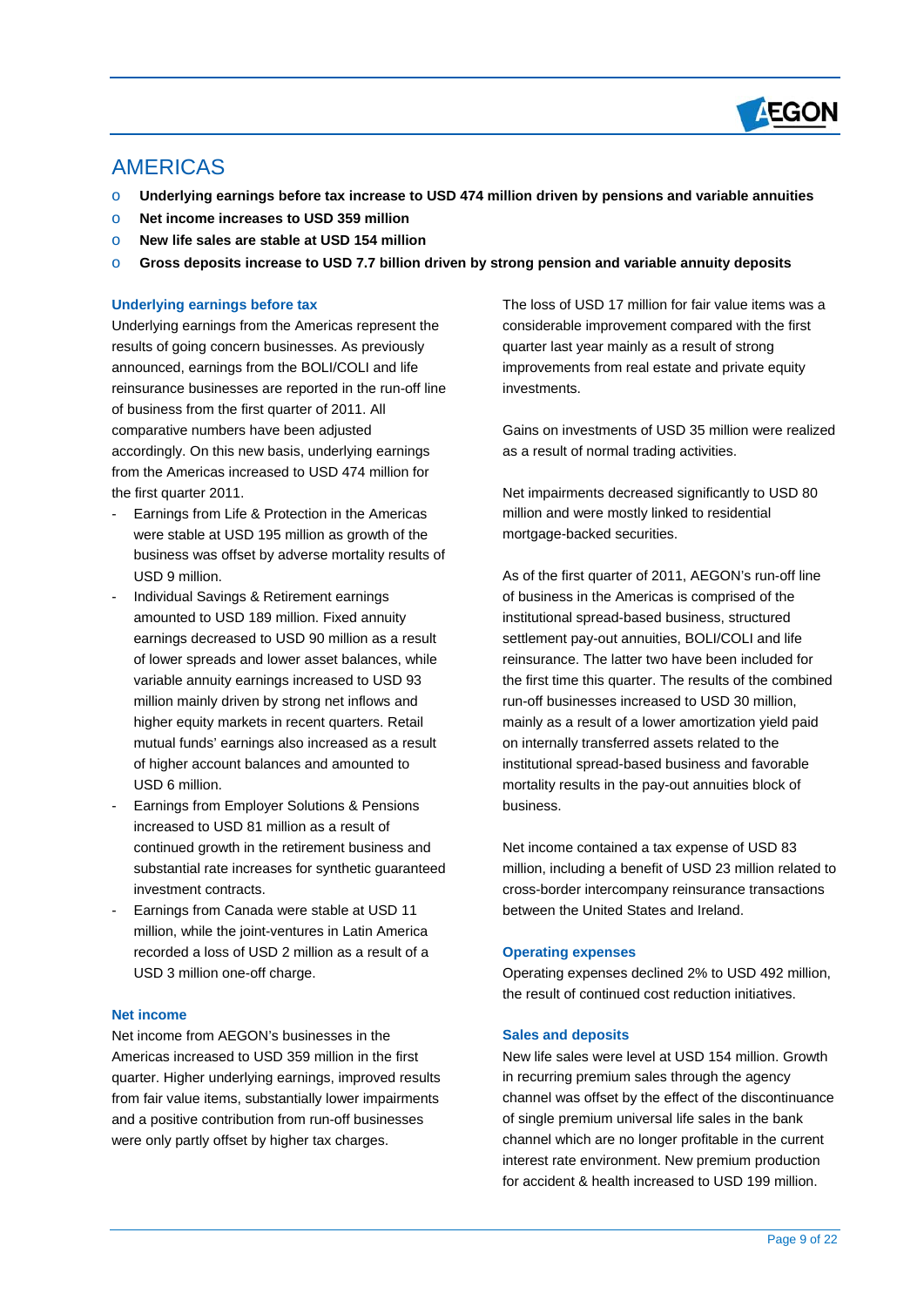

Gross deposits increased to USD 7.7 billion as a result of higher pension and variable annuity deposits. Continued net inflows for the pension and variable annuity businesses were more than offset by fixed annuity outflows, in addition to retail mutual funds and stable value solutions outflows. Net outflows totaled USD 0.3 billion for the quarter. AEGON is deemphasizing sales of fixed annuities as part of its strategic repositioning.

#### **Value of new business**

 $\overline{a}$ 

Value of new business increased to USD 86 million mainly as a result of improved margins on variable annuities, pension and life insurance products. The internal rate of return on new business was 16%.

## **Revenue-generating investments**

Revenue-generating investments increased to USD 325 billion compared to the fourth quarter of 2010. The effects of favorable equity market performance more than offset a decline in run-off balances and the effects of higher interest rates.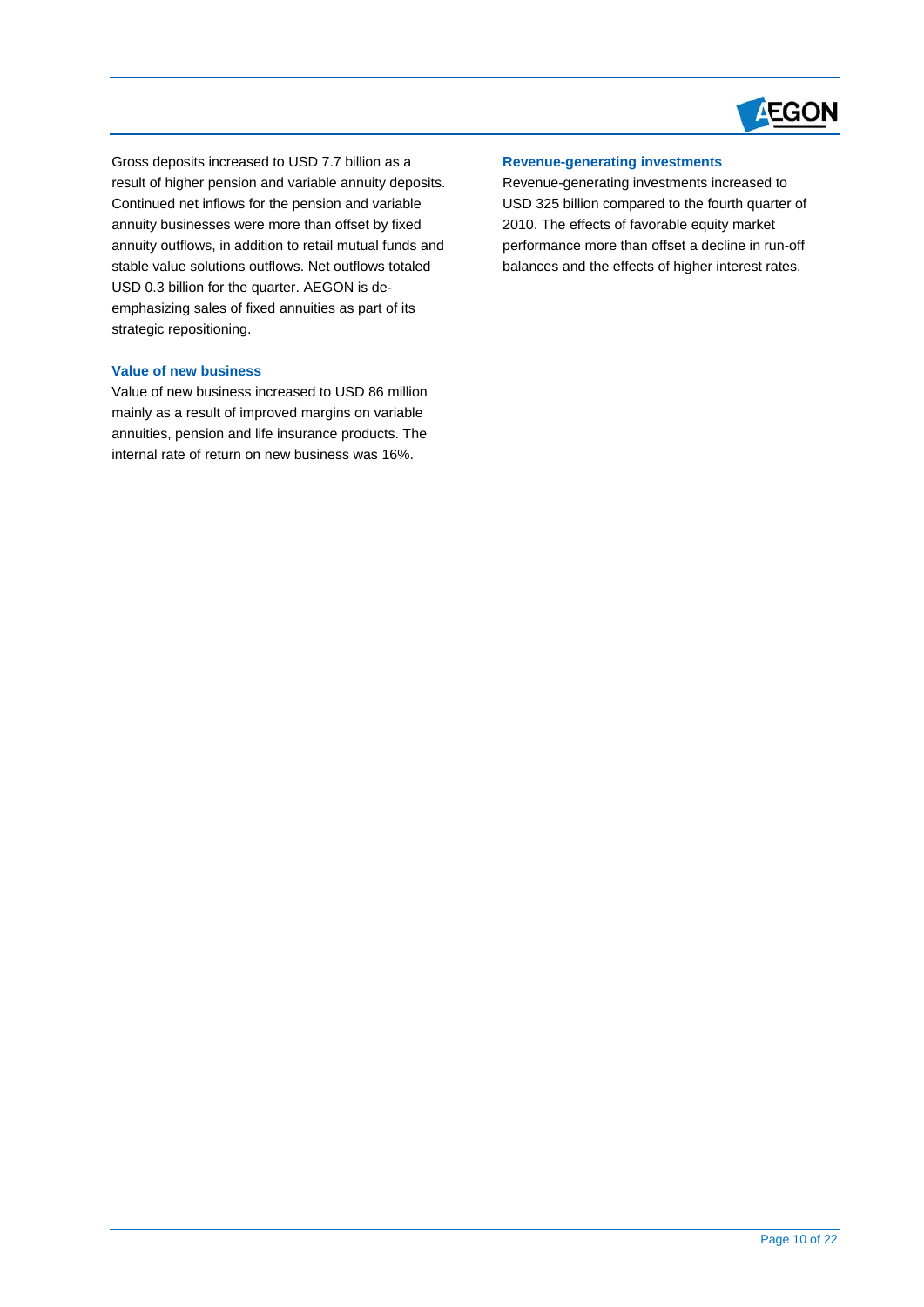

## **THE NETHERLANDS**

 $\overline{a}$ 

| Underlying earnings before tax by line of business<br>Life and Savings<br>54<br>39<br>43<br>(20)<br>10<br>Pensions<br>35<br>22<br>47<br>(37)<br>(53)<br>Non life<br>5<br>4<br>$\overline{7}$<br>25<br>(29)<br>Distribution<br>(3)<br>11<br>11<br>÷.<br>Share in underlying earnings before tax of associates<br>(3)<br>÷.<br>Underlying earnings before tax<br>81<br>87<br>104<br>(22)<br>(7)<br>Fair value items<br>18<br>91<br>(60)<br>٠<br>35<br>1<br>96<br>Realized gains / (losses) on investments<br>(64)<br>Impairment charges<br>(2)<br>(1)<br>÷,<br>(100)<br>Other income / (charges)<br>(8)<br>5<br>$\blacksquare$<br>÷<br>111<br>290<br>Income before tax<br>46<br>(59)<br>(84)<br>Income tax<br>(7)<br>(30)<br>(67)<br>77<br>90<br>39<br>81<br>223<br>Net income<br>(52)<br>(83)<br>Net income / (loss) attributable to:<br>Equity holders of AEGON N.V.<br>39<br>81<br>223<br>(52)<br>(83)<br>66<br>70<br>77<br>Net underlying earnings<br>(6)<br>(14)<br>264<br>Commissions and expenses<br>272<br>283<br>(4)<br>3<br>182<br>of which operating expenses<br>189<br>205<br>(8)<br>$\overline{4}$<br>New life sales<br>Life single premiums<br>737<br>397<br>457<br>(38)<br>15<br>22<br>Life recurring premiums annualized<br>19<br>39<br>(51)<br>(14)<br>Total recurring plus 1/10 single<br>65<br>113<br>62<br>5<br>(42)<br>Life and Savings<br>17<br>27<br>26<br>53<br>(4)<br>Pensions<br>39<br>96<br>35<br>(59)<br>$11$<br>Total recurring plus 1/10 single<br>62<br>65<br>113<br>(42)<br>5<br>New premium production accident and health insurance<br>10<br>6<br>11<br>67<br>(9)<br>New premium production general insurance<br>8<br>6<br>8<br>33<br>$\overline{\phantom{a}}$<br>Gross deposits (on and off balance) by line of business<br>Life and Savings<br>382<br>403<br>683<br>(5)<br>(44)<br>Pensions<br>80<br>60<br>87<br>(8)<br>33<br><b>Total gross deposits</b><br>462<br>490<br>743<br>(38)<br>(6)<br>Net deposits (on and off balance) by line of business<br>Life and Savings<br>82<br>(142)<br>(282)<br>50<br>Pensions<br>27<br>22<br>(15)<br>23<br>$\overline{\phantom{a}}$<br><b>Total net deposits</b><br>(115)<br>(260)<br>67<br>56<br>٠ | <b>EUR</b> millions | Q1 2011<br>Notes | Q4 2010 | % | Q1 2010 | % |
|------------------------------------------------------------------------------------------------------------------------------------------------------------------------------------------------------------------------------------------------------------------------------------------------------------------------------------------------------------------------------------------------------------------------------------------------------------------------------------------------------------------------------------------------------------------------------------------------------------------------------------------------------------------------------------------------------------------------------------------------------------------------------------------------------------------------------------------------------------------------------------------------------------------------------------------------------------------------------------------------------------------------------------------------------------------------------------------------------------------------------------------------------------------------------------------------------------------------------------------------------------------------------------------------------------------------------------------------------------------------------------------------------------------------------------------------------------------------------------------------------------------------------------------------------------------------------------------------------------------------------------------------------------------------------------------------------------------------------------------------------------------------------------------------------------------------------------------------------------------------------------------------------------------------------------------------------------------------------------------------------------------------------------------------------------------------------------------------------------------------------------------------------------------------------|---------------------|------------------|---------|---|---------|---|
|                                                                                                                                                                                                                                                                                                                                                                                                                                                                                                                                                                                                                                                                                                                                                                                                                                                                                                                                                                                                                                                                                                                                                                                                                                                                                                                                                                                                                                                                                                                                                                                                                                                                                                                                                                                                                                                                                                                                                                                                                                                                                                                                                                              |                     |                  |         |   |         |   |
|                                                                                                                                                                                                                                                                                                                                                                                                                                                                                                                                                                                                                                                                                                                                                                                                                                                                                                                                                                                                                                                                                                                                                                                                                                                                                                                                                                                                                                                                                                                                                                                                                                                                                                                                                                                                                                                                                                                                                                                                                                                                                                                                                                              |                     |                  |         |   |         |   |
|                                                                                                                                                                                                                                                                                                                                                                                                                                                                                                                                                                                                                                                                                                                                                                                                                                                                                                                                                                                                                                                                                                                                                                                                                                                                                                                                                                                                                                                                                                                                                                                                                                                                                                                                                                                                                                                                                                                                                                                                                                                                                                                                                                              |                     |                  |         |   |         |   |
|                                                                                                                                                                                                                                                                                                                                                                                                                                                                                                                                                                                                                                                                                                                                                                                                                                                                                                                                                                                                                                                                                                                                                                                                                                                                                                                                                                                                                                                                                                                                                                                                                                                                                                                                                                                                                                                                                                                                                                                                                                                                                                                                                                              |                     |                  |         |   |         |   |
|                                                                                                                                                                                                                                                                                                                                                                                                                                                                                                                                                                                                                                                                                                                                                                                                                                                                                                                                                                                                                                                                                                                                                                                                                                                                                                                                                                                                                                                                                                                                                                                                                                                                                                                                                                                                                                                                                                                                                                                                                                                                                                                                                                              |                     |                  |         |   |         |   |
|                                                                                                                                                                                                                                                                                                                                                                                                                                                                                                                                                                                                                                                                                                                                                                                                                                                                                                                                                                                                                                                                                                                                                                                                                                                                                                                                                                                                                                                                                                                                                                                                                                                                                                                                                                                                                                                                                                                                                                                                                                                                                                                                                                              |                     |                  |         |   |         |   |
|                                                                                                                                                                                                                                                                                                                                                                                                                                                                                                                                                                                                                                                                                                                                                                                                                                                                                                                                                                                                                                                                                                                                                                                                                                                                                                                                                                                                                                                                                                                                                                                                                                                                                                                                                                                                                                                                                                                                                                                                                                                                                                                                                                              |                     |                  |         |   |         |   |
|                                                                                                                                                                                                                                                                                                                                                                                                                                                                                                                                                                                                                                                                                                                                                                                                                                                                                                                                                                                                                                                                                                                                                                                                                                                                                                                                                                                                                                                                                                                                                                                                                                                                                                                                                                                                                                                                                                                                                                                                                                                                                                                                                                              |                     |                  |         |   |         |   |
|                                                                                                                                                                                                                                                                                                                                                                                                                                                                                                                                                                                                                                                                                                                                                                                                                                                                                                                                                                                                                                                                                                                                                                                                                                                                                                                                                                                                                                                                                                                                                                                                                                                                                                                                                                                                                                                                                                                                                                                                                                                                                                                                                                              |                     |                  |         |   |         |   |
|                                                                                                                                                                                                                                                                                                                                                                                                                                                                                                                                                                                                                                                                                                                                                                                                                                                                                                                                                                                                                                                                                                                                                                                                                                                                                                                                                                                                                                                                                                                                                                                                                                                                                                                                                                                                                                                                                                                                                                                                                                                                                                                                                                              |                     |                  |         |   |         |   |
|                                                                                                                                                                                                                                                                                                                                                                                                                                                                                                                                                                                                                                                                                                                                                                                                                                                                                                                                                                                                                                                                                                                                                                                                                                                                                                                                                                                                                                                                                                                                                                                                                                                                                                                                                                                                                                                                                                                                                                                                                                                                                                                                                                              |                     |                  |         |   |         |   |
|                                                                                                                                                                                                                                                                                                                                                                                                                                                                                                                                                                                                                                                                                                                                                                                                                                                                                                                                                                                                                                                                                                                                                                                                                                                                                                                                                                                                                                                                                                                                                                                                                                                                                                                                                                                                                                                                                                                                                                                                                                                                                                                                                                              |                     |                  |         |   |         |   |
|                                                                                                                                                                                                                                                                                                                                                                                                                                                                                                                                                                                                                                                                                                                                                                                                                                                                                                                                                                                                                                                                                                                                                                                                                                                                                                                                                                                                                                                                                                                                                                                                                                                                                                                                                                                                                                                                                                                                                                                                                                                                                                                                                                              |                     |                  |         |   |         |   |
|                                                                                                                                                                                                                                                                                                                                                                                                                                                                                                                                                                                                                                                                                                                                                                                                                                                                                                                                                                                                                                                                                                                                                                                                                                                                                                                                                                                                                                                                                                                                                                                                                                                                                                                                                                                                                                                                                                                                                                                                                                                                                                                                                                              |                     |                  |         |   |         |   |
|                                                                                                                                                                                                                                                                                                                                                                                                                                                                                                                                                                                                                                                                                                                                                                                                                                                                                                                                                                                                                                                                                                                                                                                                                                                                                                                                                                                                                                                                                                                                                                                                                                                                                                                                                                                                                                                                                                                                                                                                                                                                                                                                                                              |                     |                  |         |   |         |   |
|                                                                                                                                                                                                                                                                                                                                                                                                                                                                                                                                                                                                                                                                                                                                                                                                                                                                                                                                                                                                                                                                                                                                                                                                                                                                                                                                                                                                                                                                                                                                                                                                                                                                                                                                                                                                                                                                                                                                                                                                                                                                                                                                                                              |                     |                  |         |   |         |   |
|                                                                                                                                                                                                                                                                                                                                                                                                                                                                                                                                                                                                                                                                                                                                                                                                                                                                                                                                                                                                                                                                                                                                                                                                                                                                                                                                                                                                                                                                                                                                                                                                                                                                                                                                                                                                                                                                                                                                                                                                                                                                                                                                                                              |                     |                  |         |   |         |   |
|                                                                                                                                                                                                                                                                                                                                                                                                                                                                                                                                                                                                                                                                                                                                                                                                                                                                                                                                                                                                                                                                                                                                                                                                                                                                                                                                                                                                                                                                                                                                                                                                                                                                                                                                                                                                                                                                                                                                                                                                                                                                                                                                                                              |                     |                  |         |   |         |   |
|                                                                                                                                                                                                                                                                                                                                                                                                                                                                                                                                                                                                                                                                                                                                                                                                                                                                                                                                                                                                                                                                                                                                                                                                                                                                                                                                                                                                                                                                                                                                                                                                                                                                                                                                                                                                                                                                                                                                                                                                                                                                                                                                                                              |                     |                  |         |   |         |   |
|                                                                                                                                                                                                                                                                                                                                                                                                                                                                                                                                                                                                                                                                                                                                                                                                                                                                                                                                                                                                                                                                                                                                                                                                                                                                                                                                                                                                                                                                                                                                                                                                                                                                                                                                                                                                                                                                                                                                                                                                                                                                                                                                                                              |                     |                  |         |   |         |   |
|                                                                                                                                                                                                                                                                                                                                                                                                                                                                                                                                                                                                                                                                                                                                                                                                                                                                                                                                                                                                                                                                                                                                                                                                                                                                                                                                                                                                                                                                                                                                                                                                                                                                                                                                                                                                                                                                                                                                                                                                                                                                                                                                                                              |                     |                  |         |   |         |   |
|                                                                                                                                                                                                                                                                                                                                                                                                                                                                                                                                                                                                                                                                                                                                                                                                                                                                                                                                                                                                                                                                                                                                                                                                                                                                                                                                                                                                                                                                                                                                                                                                                                                                                                                                                                                                                                                                                                                                                                                                                                                                                                                                                                              |                     |                  |         |   |         |   |
|                                                                                                                                                                                                                                                                                                                                                                                                                                                                                                                                                                                                                                                                                                                                                                                                                                                                                                                                                                                                                                                                                                                                                                                                                                                                                                                                                                                                                                                                                                                                                                                                                                                                                                                                                                                                                                                                                                                                                                                                                                                                                                                                                                              |                     |                  |         |   |         |   |
|                                                                                                                                                                                                                                                                                                                                                                                                                                                                                                                                                                                                                                                                                                                                                                                                                                                                                                                                                                                                                                                                                                                                                                                                                                                                                                                                                                                                                                                                                                                                                                                                                                                                                                                                                                                                                                                                                                                                                                                                                                                                                                                                                                              |                     |                  |         |   |         |   |
|                                                                                                                                                                                                                                                                                                                                                                                                                                                                                                                                                                                                                                                                                                                                                                                                                                                                                                                                                                                                                                                                                                                                                                                                                                                                                                                                                                                                                                                                                                                                                                                                                                                                                                                                                                                                                                                                                                                                                                                                                                                                                                                                                                              |                     |                  |         |   |         |   |
|                                                                                                                                                                                                                                                                                                                                                                                                                                                                                                                                                                                                                                                                                                                                                                                                                                                                                                                                                                                                                                                                                                                                                                                                                                                                                                                                                                                                                                                                                                                                                                                                                                                                                                                                                                                                                                                                                                                                                                                                                                                                                                                                                                              |                     |                  |         |   |         |   |
|                                                                                                                                                                                                                                                                                                                                                                                                                                                                                                                                                                                                                                                                                                                                                                                                                                                                                                                                                                                                                                                                                                                                                                                                                                                                                                                                                                                                                                                                                                                                                                                                                                                                                                                                                                                                                                                                                                                                                                                                                                                                                                                                                                              |                     |                  |         |   |         |   |
|                                                                                                                                                                                                                                                                                                                                                                                                                                                                                                                                                                                                                                                                                                                                                                                                                                                                                                                                                                                                                                                                                                                                                                                                                                                                                                                                                                                                                                                                                                                                                                                                                                                                                                                                                                                                                                                                                                                                                                                                                                                                                                                                                                              |                     |                  |         |   |         |   |
|                                                                                                                                                                                                                                                                                                                                                                                                                                                                                                                                                                                                                                                                                                                                                                                                                                                                                                                                                                                                                                                                                                                                                                                                                                                                                                                                                                                                                                                                                                                                                                                                                                                                                                                                                                                                                                                                                                                                                                                                                                                                                                                                                                              |                     |                  |         |   |         |   |
|                                                                                                                                                                                                                                                                                                                                                                                                                                                                                                                                                                                                                                                                                                                                                                                                                                                                                                                                                                                                                                                                                                                                                                                                                                                                                                                                                                                                                                                                                                                                                                                                                                                                                                                                                                                                                                                                                                                                                                                                                                                                                                                                                                              |                     |                  |         |   |         |   |
|                                                                                                                                                                                                                                                                                                                                                                                                                                                                                                                                                                                                                                                                                                                                                                                                                                                                                                                                                                                                                                                                                                                                                                                                                                                                                                                                                                                                                                                                                                                                                                                                                                                                                                                                                                                                                                                                                                                                                                                                                                                                                                                                                                              |                     |                  |         |   |         |   |
|                                                                                                                                                                                                                                                                                                                                                                                                                                                                                                                                                                                                                                                                                                                                                                                                                                                                                                                                                                                                                                                                                                                                                                                                                                                                                                                                                                                                                                                                                                                                                                                                                                                                                                                                                                                                                                                                                                                                                                                                                                                                                                                                                                              |                     |                  |         |   |         |   |
|                                                                                                                                                                                                                                                                                                                                                                                                                                                                                                                                                                                                                                                                                                                                                                                                                                                                                                                                                                                                                                                                                                                                                                                                                                                                                                                                                                                                                                                                                                                                                                                                                                                                                                                                                                                                                                                                                                                                                                                                                                                                                                                                                                              |                     |                  |         |   |         |   |
|                                                                                                                                                                                                                                                                                                                                                                                                                                                                                                                                                                                                                                                                                                                                                                                                                                                                                                                                                                                                                                                                                                                                                                                                                                                                                                                                                                                                                                                                                                                                                                                                                                                                                                                                                                                                                                                                                                                                                                                                                                                                                                                                                                              |                     |                  |         |   |         |   |
|                                                                                                                                                                                                                                                                                                                                                                                                                                                                                                                                                                                                                                                                                                                                                                                                                                                                                                                                                                                                                                                                                                                                                                                                                                                                                                                                                                                                                                                                                                                                                                                                                                                                                                                                                                                                                                                                                                                                                                                                                                                                                                                                                                              |                     |                  |         |   |         |   |
|                                                                                                                                                                                                                                                                                                                                                                                                                                                                                                                                                                                                                                                                                                                                                                                                                                                                                                                                                                                                                                                                                                                                                                                                                                                                                                                                                                                                                                                                                                                                                                                                                                                                                                                                                                                                                                                                                                                                                                                                                                                                                                                                                                              |                     |                  |         |   |         |   |
|                                                                                                                                                                                                                                                                                                                                                                                                                                                                                                                                                                                                                                                                                                                                                                                                                                                                                                                                                                                                                                                                                                                                                                                                                                                                                                                                                                                                                                                                                                                                                                                                                                                                                                                                                                                                                                                                                                                                                                                                                                                                                                                                                                              |                     |                  |         |   |         |   |
|                                                                                                                                                                                                                                                                                                                                                                                                                                                                                                                                                                                                                                                                                                                                                                                                                                                                                                                                                                                                                                                                                                                                                                                                                                                                                                                                                                                                                                                                                                                                                                                                                                                                                                                                                                                                                                                                                                                                                                                                                                                                                                                                                                              |                     |                  |         |   |         |   |
|                                                                                                                                                                                                                                                                                                                                                                                                                                                                                                                                                                                                                                                                                                                                                                                                                                                                                                                                                                                                                                                                                                                                                                                                                                                                                                                                                                                                                                                                                                                                                                                                                                                                                                                                                                                                                                                                                                                                                                                                                                                                                                                                                                              |                     |                  |         |   |         |   |
|                                                                                                                                                                                                                                                                                                                                                                                                                                                                                                                                                                                                                                                                                                                                                                                                                                                                                                                                                                                                                                                                                                                                                                                                                                                                                                                                                                                                                                                                                                                                                                                                                                                                                                                                                                                                                                                                                                                                                                                                                                                                                                                                                                              |                     |                  |         |   |         |   |
|                                                                                                                                                                                                                                                                                                                                                                                                                                                                                                                                                                                                                                                                                                                                                                                                                                                                                                                                                                                                                                                                                                                                                                                                                                                                                                                                                                                                                                                                                                                                                                                                                                                                                                                                                                                                                                                                                                                                                                                                                                                                                                                                                                              |                     |                  |         |   |         |   |
|                                                                                                                                                                                                                                                                                                                                                                                                                                                                                                                                                                                                                                                                                                                                                                                                                                                                                                                                                                                                                                                                                                                                                                                                                                                                                                                                                                                                                                                                                                                                                                                                                                                                                                                                                                                                                                                                                                                                                                                                                                                                                                                                                                              |                     |                  |         |   |         |   |

## **REVENUE-GENERATING INVESTMENTS**

|                                               | Mar. 31, | Dec. 31. |                |
|-----------------------------------------------|----------|----------|----------------|
|                                               | 2011     | 2010     | %              |
| <b>Revenue-generating investments (total)</b> | 73.393   | 72.584   |                |
| Investments general account                   | 37.448   | 37.174   | 1 <sup>1</sup> |
| Investments for account of policyholders      | 23.627   | 23,057   | 2 <sup>1</sup> |
| Off balance sheet investments third parties   | 12.318   | 12,353   |                |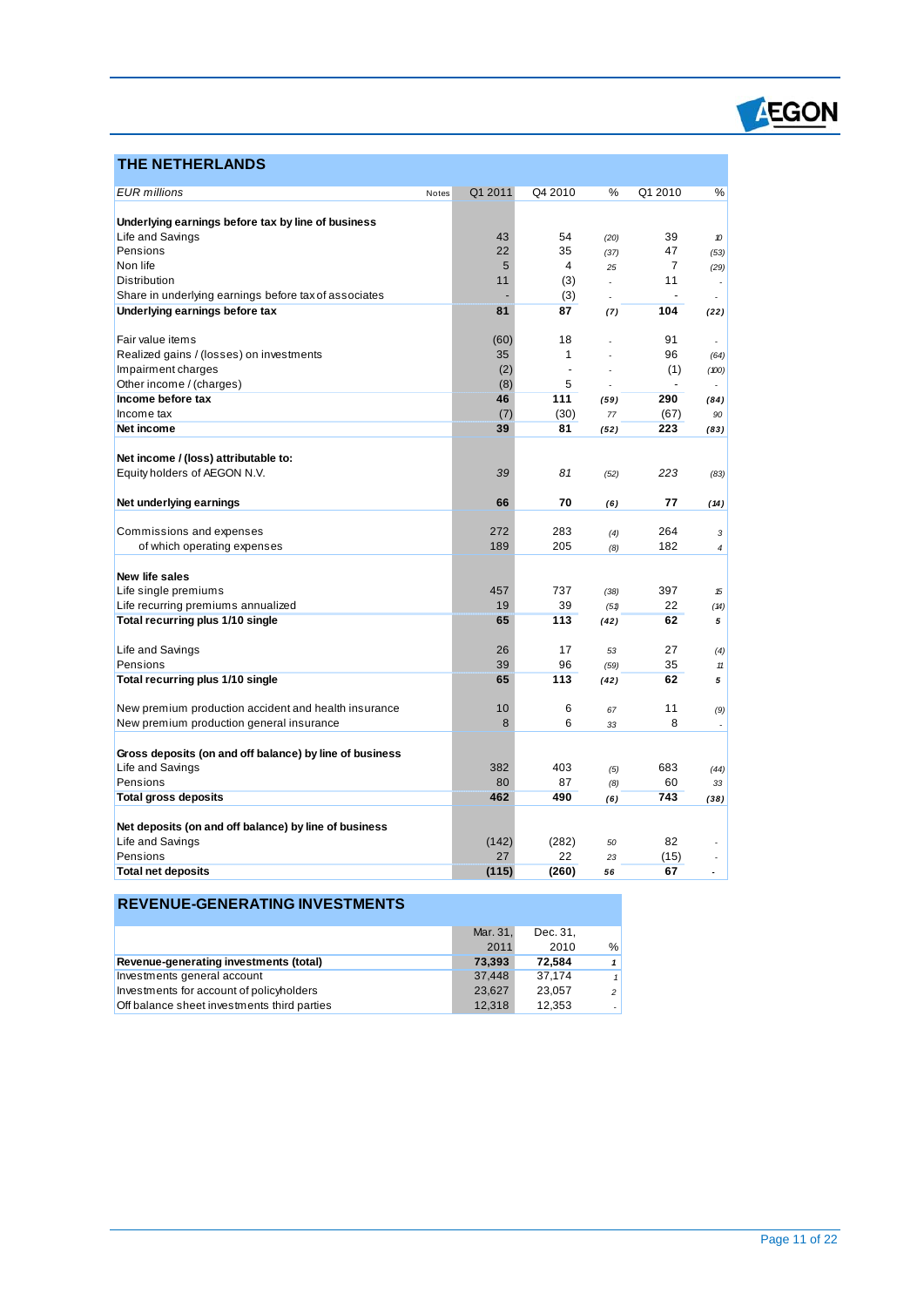

## THE NETHERLANDS

 $\overline{a}$ 

- o **Underlying earnings before tax decrease to EUR 81 million due to higher provisioning for longevity**
- o **Net income decreases to EUR 39 million**
- o **New life sales increase to EUR 65 million mainly as a result of a large single premium pension contract**

#### **Underlying earnings before tax**

- Earnings from AEGON's Life & Savings operations in the Netherlands increased to EUR 43 million mainly as a result of higher investment income.
- Earnings from the Pension business declined to EUR 22 million primarily due to EUR 24 million higher provisioning for longevity.
- Non-life earnings amounted to EUR 5 million as the positive effect of a low claims ratio was more than offset by a lower release of provisions and investments in the business to increase efficiency.
- Earnings from the Distribution businesses amounted to EUR 11 million.

Updated projected mortality tables show a strong increase in life expectancy in the Dutch population. IFRS provisioning is based on yearly observed mortality tables and is taken through underlying earnings, in line with our accounting methodology.. Based on this actual experience, the company takes a measured approach toward provisioning by assuming a continuation of the emerging trend of strong improvements in observed mortality for 2010. AEGON expects to add on average EUR 20 million per quarter to the provision, in addition to 2010 levels of provisioning.

#### **Net income**

Net income from AEGON's businesses in the Netherlands decreased to EUR 39 million. Fair value items amounted to a negative EUR 60 million, the result mainly of an exceptional loss on strategic allocation funds. Gains on investments totaled EUR 35 million for the quarter and were mostly the result of normal trading in the investment portfolio. Other charges of EUR 8 million related mainly to the restructuring of AEGON Bank. The reorganization is expected to save EUR 20 million per annum in costs when completed.

#### **Operating expenses**

Operating expenses increased 4% to EUR 189 million in the first quarter of 2011, mainly as a result of investments in further developing new distribution capabilities.

#### **Sales and deposits**

New life sales increased 5% to EUR 65 million during the first quarter of 2011. This is the result of increased pension sales, mainly due to a large single premium case, while sales of individual life insurance products remained level.

Premium production for accident & health and non-life products amounted to EUR 18 million. A new marketing strategy is being implemented to increase sales in the Motor and Fire segments of the market.

Gross deposits decreased to EUR 462 million as AEGON currently offers less competitive interest rates on savings accounts.

#### **Value of new business**

The value of new business declined to EUR 23 million mainly a result of lower margins on mortgages and updated mortality assumptions. The internal rate of return on new business amounted to 14%.

#### **Revenue-generating investments**

Revenue-generating investments increased 1% to EUR 73 billion compared with the previous quarter, the result of business growth.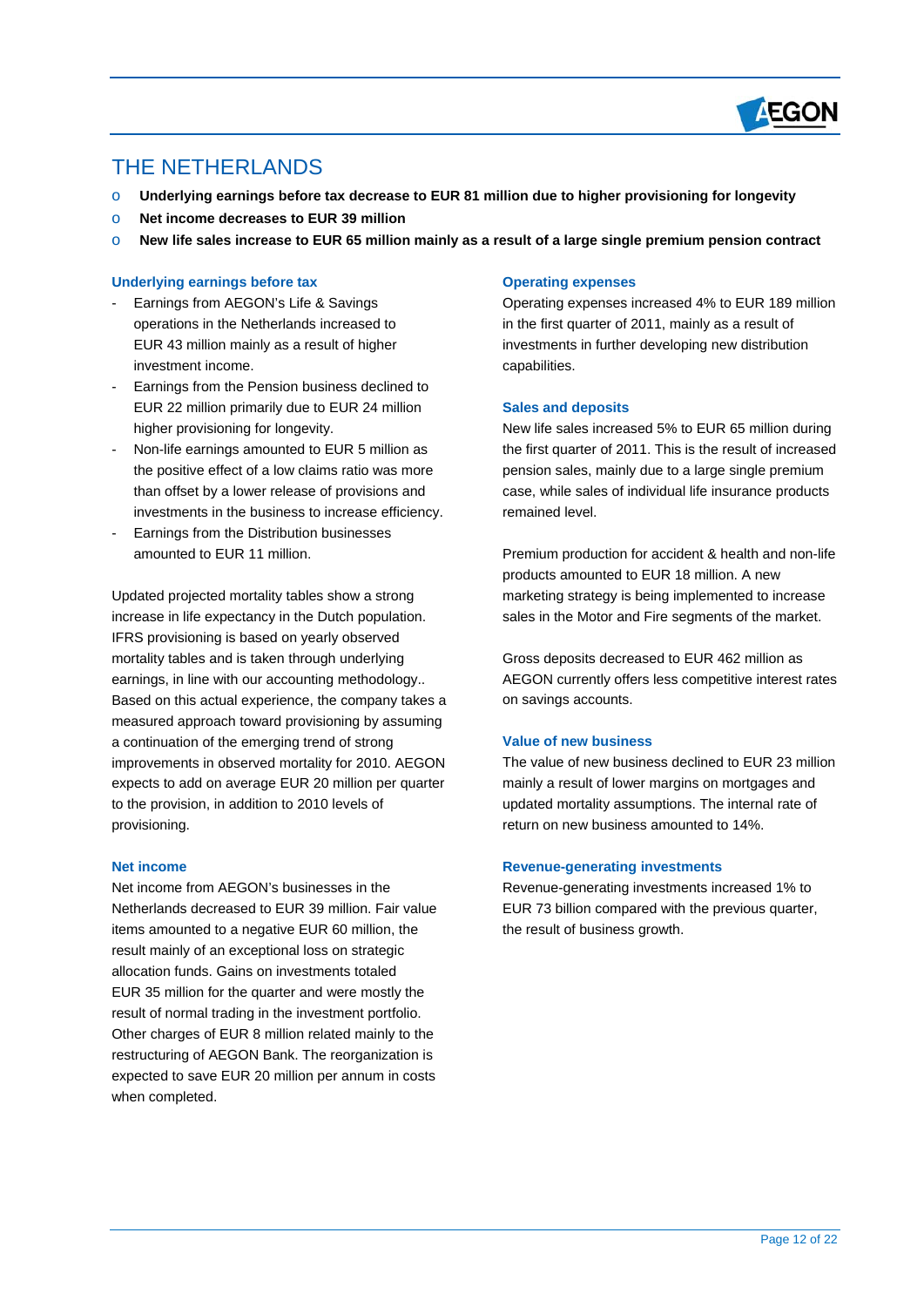

## **UNITED KINGDOM**

 $\overline{a}$ 

| <b>GBP</b> millions                                     | Notes          | Q1 2011        | Q4 2010              | %              | Q1 2010   | %            |
|---------------------------------------------------------|----------------|----------------|----------------------|----------------|-----------|--------------|
|                                                         |                |                |                      |                |           |              |
| Underlying earnings before tax by line of business      |                |                |                      |                |           |              |
| Life<br>Pensions                                        |                | 21             | 4                    | L.             | 18        | $\pi$        |
|                                                         |                | (9)            | (8)                  | (13)           | 9         | ٠            |
| Distribution                                            |                | (2)            | (2)                  |                | (2)       |              |
| Underlying earnings before tax                          |                | 10             | (6)                  |                | 25        | (60)         |
| Fair value items                                        |                | (1)            | $\ddot{\phantom{1}}$ |                | 2         | ä,           |
| Realized gains / (losses) on investments                |                | 25             | $\overline{7}$       |                | 2         | ÷.           |
| Impairment charges                                      |                |                | (20)                 |                | (7)       | ÷.           |
| Other income / (charges)                                | $\overline{7}$ | (5)            | (11)                 | 55             | 21        | ÷.           |
| Income before tax                                       |                | 29             | (30)                 | ٠              | 43        | (33)         |
| Income tax attributable to policyholder return          |                | (1)            | 6                    |                | (21)      | 95           |
| Income before income tax on shareholders return         |                | 28             | (24)                 |                | 22        | 27           |
| Income tax on shareholders return                       |                | 18             | 8                    | 25             | (2)       |              |
| Net income                                              |                | 46             | (16)                 |                | 20        | 130          |
|                                                         |                |                |                      |                |           |              |
| Net income / (loss) attributable to:                    |                |                |                      |                |           |              |
| Equity holders of AEGON N.V.                            |                | 46             | (16)                 |                | 20        | 130          |
|                                                         |                |                |                      |                |           |              |
| Net underlying earnings                                 |                | 33             | (2)                  | ä,             | 22        | 50           |
|                                                         |                |                |                      |                |           |              |
| Commissions and expenses<br>of which operating expenses |                | 172<br>98      | 164<br>98            | 5              | 170<br>95 | $\mathbf{1}$ |
|                                                         |                |                |                      | ÷.             |           | 3            |
| New life sales                                          | 8              |                |                      |                |           |              |
| Life single premiums                                    |                | 841            | 798                  | 5              | 1,139     | (26)         |
| Life recurring premiums annualized                      |                | 127            | 110                  | 15             | 121       | 5            |
| Total recurring plus 1/10 single                        |                | 211            | 190                  | 11             | 235       | (10)         |
|                                                         |                |                |                      |                |           |              |
| Life                                                    |                | 16             | 15                   | $\overline{7}$ | 26        | (38)         |
| Pensions                                                |                | 195            | 175                  | 11             | 209       | (7)          |
| Total recurring plus 1/10 single                        |                | 211            | 190                  | 11             | 235       | (10)         |
|                                                         |                |                |                      |                |           |              |
| Gross deposits (on and off balance) by line of business |                |                |                      |                |           |              |
| Variable annuities                                      |                | 17             | 21                   | (19)           | 32        | (47)         |
| <b>Total gross deposits</b>                             |                | 17             | 21                   | (19)           | 32        | (47)         |
|                                                         |                |                |                      |                |           |              |
| Net deposits (on and off balance) by line of business   |                |                |                      |                |           |              |
| Variable annuities                                      |                | $\overline{2}$ | 10                   | (80)           | 25        | (92)         |
| <b>Total net deposits</b>                               |                | $\overline{2}$ | 10                   | (80)           | 25        | (92)         |
|                                                         |                |                |                      |                |           |              |

## **REVENUE-GENERATING INVESTMENTS**

|                                          | Mar. 31. | Dec. 31. |     |
|------------------------------------------|----------|----------|-----|
|                                          | 2011     | 2010     | %   |
| Revenue-generating investments (total)   | 57.717   | 57.641   |     |
| Investments general account              | 7.855    | 7.979    | (2) |
| Investments for account of policyholders | 49.862   | 49.662   |     |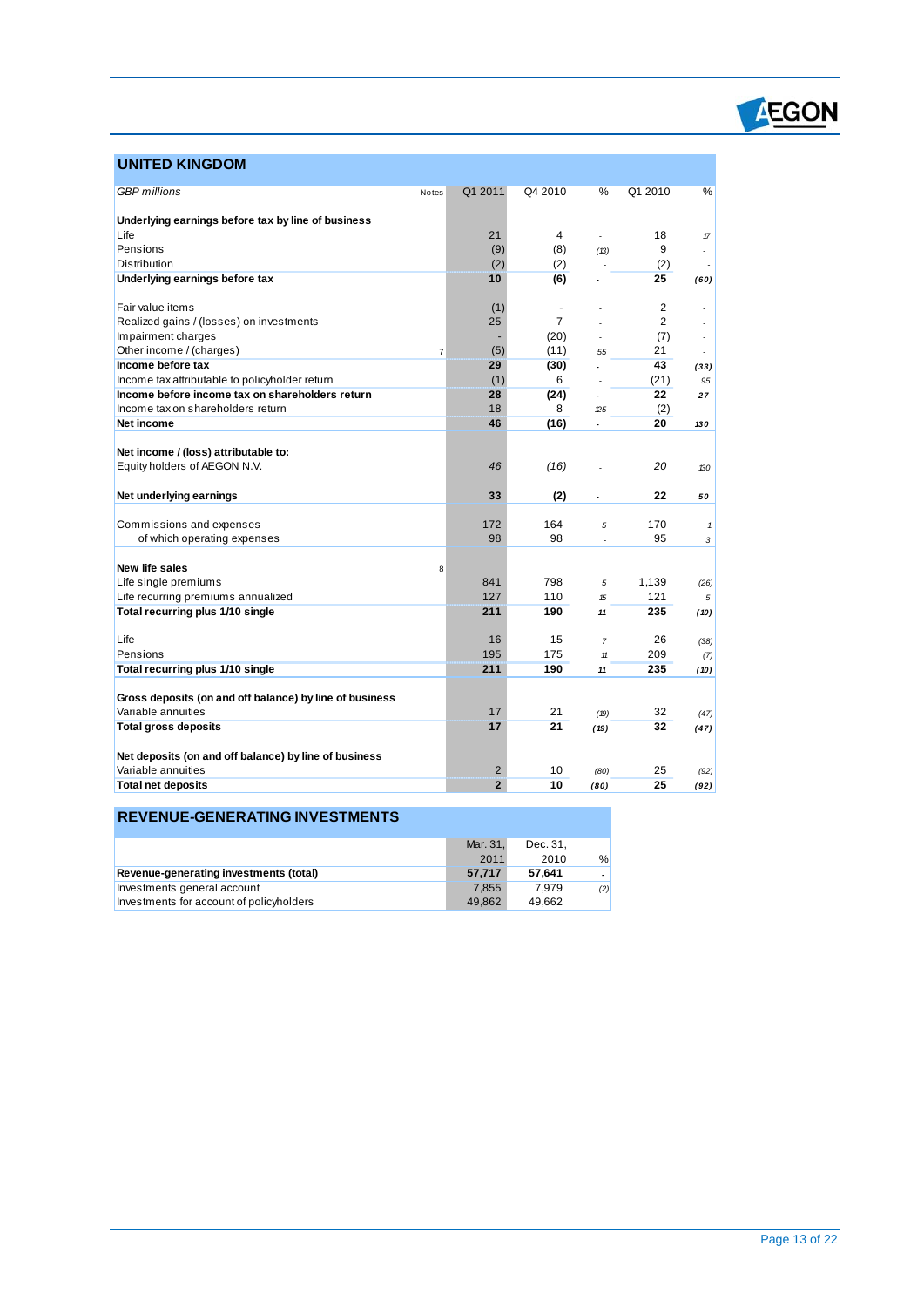

## UNITED KINGDOM

 $\overline{a}$ 

- o **Underlying earnings before tax decrease to GBP 10 million as a result of exceptional charges**
- o **Net income increases to GBP 46 million**
- o **New life sales decrease to GBP 211 million as a result of lower annuity sales**

#### **Underlying earnings before tax**

- Earnings from Life increased to GBP 21 million, mainly driven by cost reductions.
- Pensions recorded a loss of GBP 9 million as the benefits from further business growth and improved market conditions were more than offset by charges of GBP 21 million mainly related to the customer redress program.
- Distribution recorded a loss of GBP 2 million, level with the results in the comparable quarter last year.

In May 2009, AEGON initiated a program to identify and correct historical issues within its customer policy records. The main priority of the program has been to deal with issues that resulted in financial detriment and to return affected customers to the financial position they would have been in had the issue not occurred. Efforts to determine the full scope of customer redress is expected to continue throughout the remainder of the year and could potentially lead to additional charges. AEGON is on track to resolve all issues and expects to have repaid the majority of the customer detriment by the end of 2011.

#### **Net income**

Net income increased to GBP 46 million, as lower underlying earnings were more than offset by higher gains on investments, a tax benefit and the absence of impairments. Gains on investments amounted to GBP 25 million as a result of a continuing shift from corporate bonds into gilts.

A reduction in the corporate tax rate in the United Kingdom had a positive impact on deferred tax and led to a tax benefit of GBP 20 million. Net income also contained a charge of GBP 7 million related to the restructuring of AEGON's operations in the United Kingdom.

### **Operating expenses**

Operating expenses slightly increased to GBP 98 million mainly driven by expenses related to customer redress and charges relating to the restructuring program announced in June 2010. These charges are only partially offset by cost savings. Excluding restructuring charges, operating expenses declined 4%. The restructuring aims to reduce operating expenses by 25% by the end of 2011. It is expected that further restructuring charges will arise in coming quarters. The restructuring program is on track and of the targeted GBP 80 to 85 million annually, already GBP 37 million has been enacted.

#### **Sales**

New life sales decreased to GBP 211 million during the quarter as a result of lower annuity sales due to repricing. These moves are partially offset by an increase in group pension sales.

#### **Value of new business**

Value of new business in the United Kingdom declined to GBP 8 million, partly driven by lower sales. The internal rate of return on new business for the first quarter was 10%.

#### **Revenue-generating investments**

Compared with the fourth quarter 2010, revenuegenerating investments remained level at GBP 58 billion.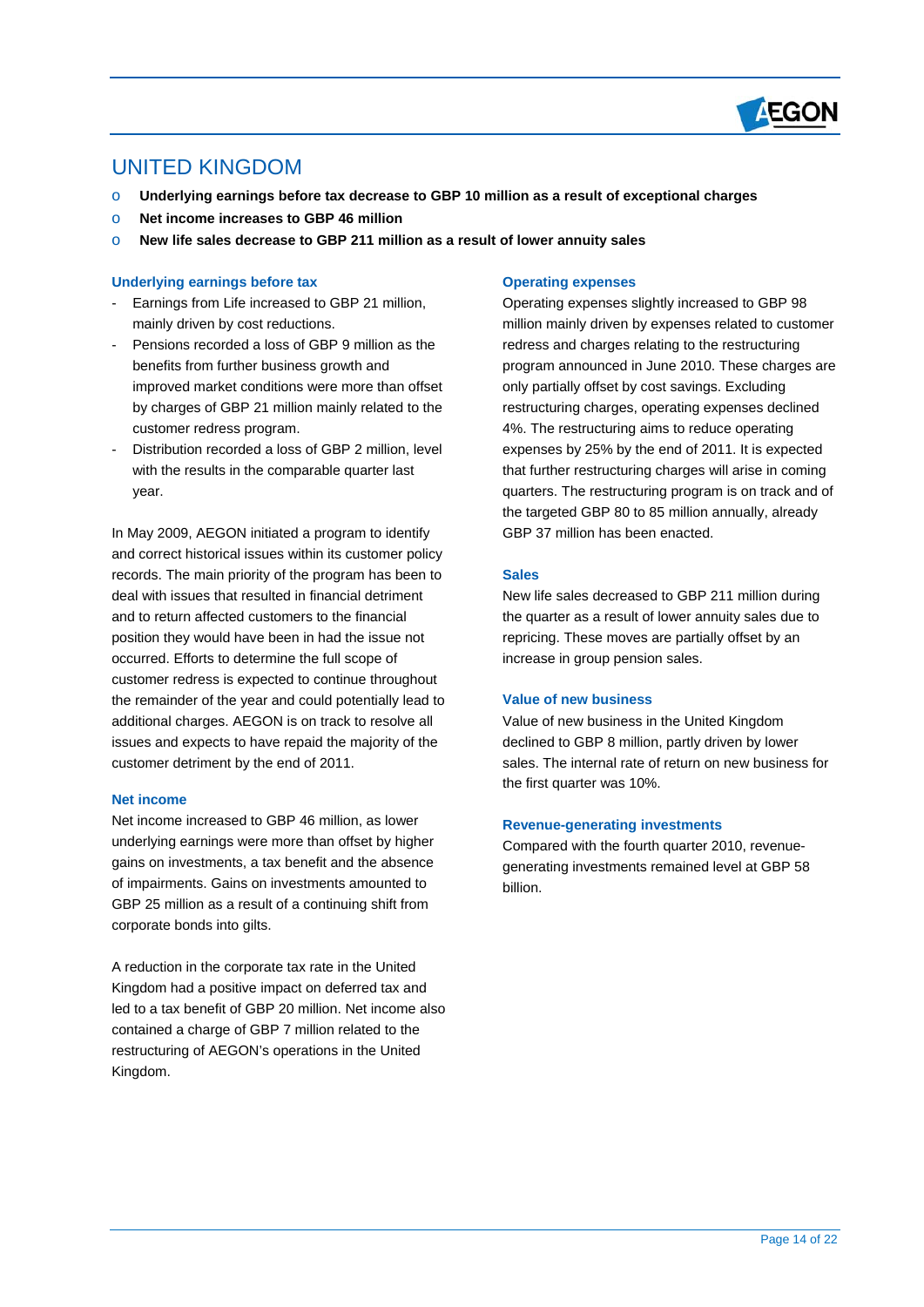

## **NEW MARKETS**

 $\overline{a}$ 

| <b>EUR</b> millions                                  | Notes | Q1 2011        | Q4 2010        | %                        | Q1 2010    | %                        |
|------------------------------------------------------|-------|----------------|----------------|--------------------------|------------|--------------------------|
|                                                      |       |                |                |                          |            |                          |
| Underlying earnings before tax                       |       |                |                |                          |            |                          |
| Central Eastern Europe                               |       | 26             | 29             | (10)                     | 27         | (4)                      |
| Asia<br>Spain & France                               |       | (11)<br>23     | (12)<br>24     | 8                        | (6)<br>20  | (83)                     |
| Variable Annuities Europe                            |       | 5              | 4              | (4)<br>25                | (2)        | 15<br>÷.                 |
| <b>AEGON Asset Management</b>                        |       | 14             | 14             |                          | 7          | 100                      |
| Underlying earnings before tax                       |       | 57             | 59             | (3)                      | 46         | 24                       |
|                                                      |       |                |                |                          |            |                          |
| Fair value items                                     |       |                | ä,             |                          | 3          | $\overline{\phantom{a}}$ |
| Realized gains / (losses) on investments             |       | $\overline{2}$ | $\blacksquare$ |                          | 3          | (33)                     |
| Impairment charges                                   |       | (2)            | (11)           | 82                       | (2)        | $\overline{\phantom{a}}$ |
| Other income / (charges)                             |       | 11             | (40)           |                          |            | $\epsilon$               |
| Income before tax                                    |       | 68             | 8              |                          | 50         | 36                       |
| Income tax<br>Net income                             |       | (26)<br>42     | 1<br>9         |                          | (13)<br>37 | (100)                    |
|                                                      |       |                |                |                          |            | 14                       |
| Net income / (loss) attributable to:                 |       |                |                |                          |            |                          |
| Equity holders of AEGON N.V.                         |       | 42             | 9              |                          | 36         | 17                       |
| Non-controlling interests                            |       |                |                |                          | 1          | ä,                       |
|                                                      |       |                |                |                          |            |                          |
| Net underlying earnings                              |       | 38             | 49             | (22)                     | 32         | 19                       |
| Commissions and expenses                             |       | 180            | 216            |                          | 175        | 3                        |
| of which operating expenses                          |       | 141            | 168            | (17)<br>(16)             | 133        | 6                        |
|                                                      |       |                |                |                          |            |                          |
| New life sales                                       | 12    |                |                |                          |            |                          |
| Life single premiums                                 |       | 174            | 176            | (1)                      | 108        | 61                       |
| Life recurring premiums annualized                   |       | 59             | 58             | 2                        | 55         | 7                        |
| Total recurring plus 1/10 single                     |       | 76             | 75             | 1                        | 66         | 15                       |
| Life                                                 |       | 62             | 60             |                          | 53         |                          |
| Associates                                           |       | 14             | 15             | 3<br>(7)                 | 13         | 17<br>8                  |
| Total recurring plus 1/10 single                     |       | 76             | 75             | $\mathbf{1}$             | 66         | 15                       |
|                                                      |       |                |                |                          |            |                          |
| Central Eastern Europe                               |       | 27             | 27             |                          | 19         | 42                       |
| Asia                                                 |       | 11             | 9              | 22                       | 10         | 10                       |
| Spain & France                                       |       | 38             | 39             | (3)                      | 37         | 3                        |
| Total recurring plus 1/10 single                     |       | 76             | 75             | $\pmb{\mathcal{I}}$      | 66         | 15                       |
| New premium production accident and health insurance |       | 3              | 2              | 50                       | 4          |                          |
| New premium production general insurance             |       | 5              | 9              | (44)                     | 6          | (25)<br>(17)             |
|                                                      |       |                |                |                          |            |                          |
| Gross deposits (on and off balance)                  | 12    |                |                |                          |            |                          |
| Central Eastern Europe                               |       | 182            | 231            | (21)                     | 226        | (19)                     |
| Asia                                                 |       | 11             | 10             | 10                       | 44         | (75)                     |
| Spain & France                                       |       | 8              | 23             | (65)                     | 25         | (68)                     |
| Variable Annuities Europe                            |       | 131            | 133            | (2)                      | 188        | (30)                     |
| AEGON Asset Management                               |       | 935            | 1,144          | (18)                     | 1,110      | (16)                     |
| <b>Total gross deposits</b>                          |       | 1,267          | 1,541          | (18)                     | 1,593      | (20)                     |
| Net deposits (on and off balance)                    | 12    |                |                |                          |            |                          |
| Central Eastern Europe                               |       | 108            | 140            | (23)                     | 69         | 57                       |
| Asia                                                 |       | 11             | 8              | 38                       | 25         | (56)                     |
| Spain & France                                       |       | (11)           | 4              | $\overline{\phantom{a}}$ | 25         | $\bullet$                |
| Variable Annuities Europe                            |       | 26             | 40             | (35)                     | 79         | (67)                     |
| AEGON Asset Management                               |       | (1,853)        | 112            |                          | (77)       |                          |
| <b>Total net deposits</b>                            |       | (1,719)        | 304            |                          | 121        | $\bullet$                |

## **REVENUE-GENERATING INVESTMENTS**

|                                             | Mar. 31. | Dec. 31. |                |
|---------------------------------------------|----------|----------|----------------|
|                                             | 2011     | 2010     | %              |
| Revenue-generating investments (total)      | 32.211   | 34.075   | (5)            |
| Investments general account                 | 2.926    | 2.810    | $\overline{4}$ |
| Investments for account of policyholders    | 6.210    | 6.139    | 1              |
| Off balance sheet investments third parties | 23.075   | 25.126   | (8)            |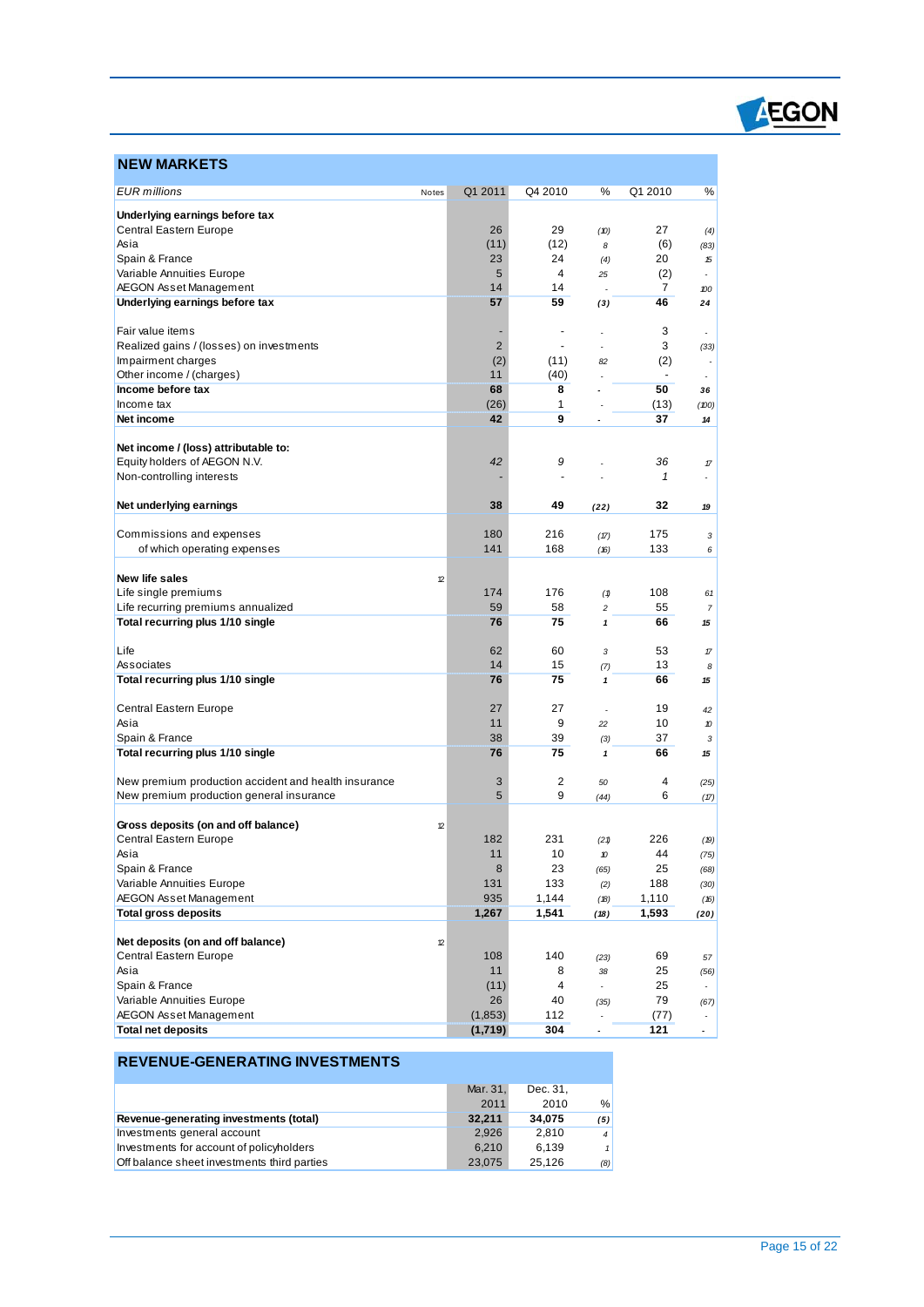

## NEW MARKETS

 $\overline{a}$ 

- o **Underlying earnings before tax increase 24% to EUR 57 million**
- o **Net income increases 14% to EUR 42 million**
- o **New life sales increase to EUR 76 million, driven by strong recurring premium sales in CEE**

### **Underlying earnings before tax**

- Earnings from Central & Eastern Europe remained relatively constant at EUR 26 million as growth of the life business was offset by the negative impact of the new pension legislation in Hungary.
- AEGON's operations in Asia recorded a loss of EUR 11 million driven by continued investments in the company's joint ventures in China, India and Japan. Additionally, the results for the Asia regional office are included in the Asia results from the first quarter of 2011, following the implementation of the new operational structure for the Asian operations.
- Earnings from Spain & France increased to EUR 23 million as a result of business growth following the continued strategic focus on protection products in Spain.
- Earnings from Variable Annuities Europe increased to EUR 5 million driven by improved market conditions and growth of the business.
- AEGON Asset management reported strong earnings of EUR 14 million for the quarter.

As part of the new pension legislation in Hungary, assets are expected to be transferred to the Hungarian State during the second quarter 2011. In Poland, the government will reduce contributions to private pension funds. AEGON expects the measures in Hungary and Poland to have a negative impact on underlying earnings of approximately EUR 20 million in 2011.

### **Net income**

Net income from New Markets increased to EUR 42 million during the quarter as a result of higher underlying earnings and higher other income. Other income amounted to EUR 11 million, as a settlement of legal claims of EUR 37 million was offset by a charge of EUR 20 million related to the full year Hungarian bank tax and restructuring costs of EUR 6 million. Impairment charges remained stable at EUR 2 million.

### **Operating expenses**

Operating expenses increased to EUR 141 million in the first quarter, as a result of restructuring charges of EUR 6 million relating to asset management. Excluding restructuring charges, operating expenses increased slightly compared with the first quarter of 2010. Compared to the fourth quarter of last year, operating expenses were down 16% as Q4 2010 included a write-down of intangibles following the changes in pension legislation in Hungary.

### **Sales and deposits**

New life sales increased 15% to EUR 76 million.

- In Central & Eastern Europe, new life sales increased 42% to EUR 27 million as a result of strong recurring premium production in Hungary as the focus of the tied distribution network shifted from pension to life insurance products. Single premium production benefited from improved economic conditions.
- In Asia, new life sales increased 10% to EUR 11 million driven by growth in India. New life sales in China were impacted by new regulation and remained level.
- New life sales in Spain and France increased 3% to EUR 38 million.

New premium production from AEGON's general insurance and accident & health businesses decreased to EUR 8 million driven by lower motor insurance production due to increased competition.

Gross deposits from New Markets declined 20% to EUR 1.3 billion, primarily driven by lower asset management deposits.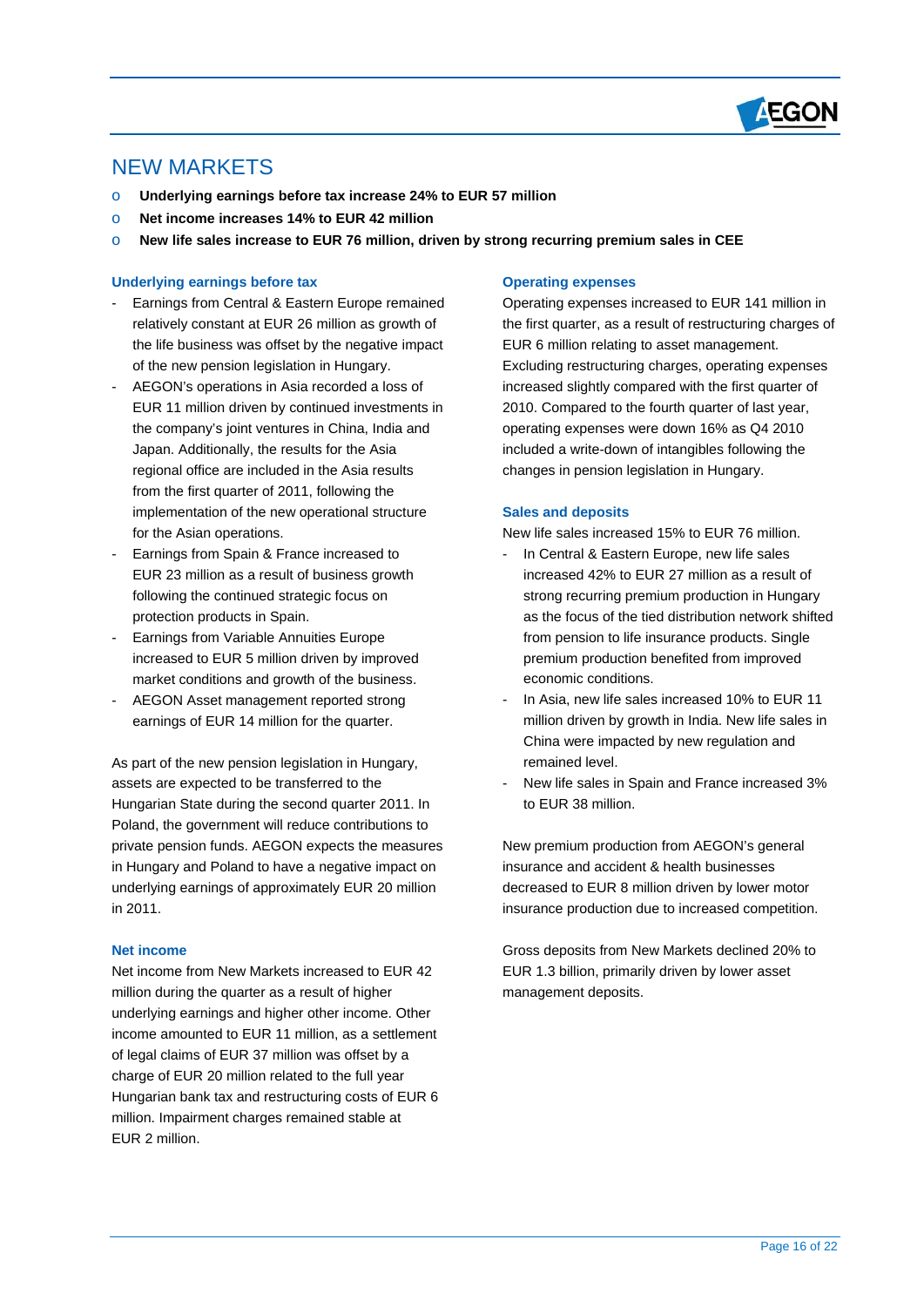

## **Value of new business**

 $\overline{a}$ 

Value of new business in New Markets decreased to EUR 23 million as the negative effects of adverse pension legislation in Hungary and margin pressure for Variable Annuities Europe were only partly offset by growth in Turkey. The internal rate of return on new business for the first quarter remained high at 35%.

### **Revenue-generating investments**

Revenue-generating investments declined 5% compared with the fourth quarter of 2010 to EUR 32 billion, driven by net outflows in asset management.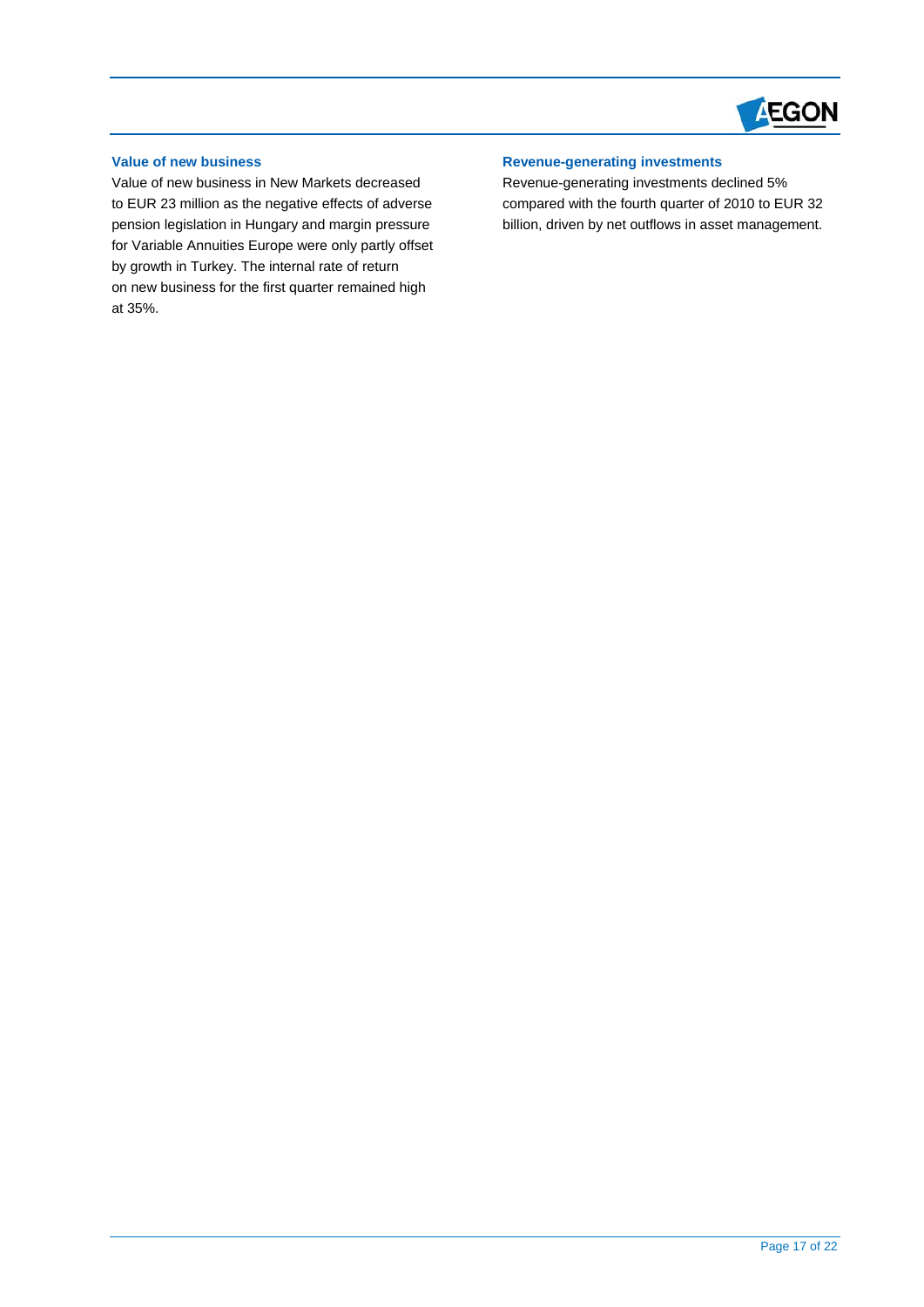

## **FINANCIAL OVERVIEW, Q1 2011 GEOGRAPHICALLY c)**

|                                                       |          |             |               |                | Holding,                 |       |
|-------------------------------------------------------|----------|-------------|---------------|----------------|--------------------------|-------|
|                                                       |          | The         | <b>United</b> | <b>New</b>     | other<br>activities &    |       |
| <b>EUR millions</b>                                   | Americas | Netherlands | Kingdom       | <b>Markets</b> | eliminations             | Total |
|                                                       |          |             |               |                |                          |       |
| Underlying earnings before tax by line of business    |          |             |               |                |                          |       |
| Life                                                  | 150      | 43          | 24            | 19             | $\overline{\phantom{a}}$ | 236   |
| Individual savings and retirement products            | 139      |             |               |                |                          | 139   |
| Pensions                                              | 59       | 22          | (10)          | 3              |                          | 74    |
| Non-life                                              |          | 5           |               | 11             |                          | 16    |
| <b>Distribution</b>                                   |          | 11          | (2)           |                |                          | 9     |
| Asset Management                                      |          |             |               | 14             |                          | 14    |
| Other                                                 |          | ٠           | ٠             | ٠              | (83)                     | (83)  |
| Share in underlying earnings before tax of associates | (1)      |             |               | 10             |                          | 9     |
| Underlying earnings before tax                        | 347      | 81          | 12            | 57             | (83)                     | 414   |
| Fair value items                                      | (12)     | (60)        | (1)           |                | (12)                     | (85)  |
| Realized gains / (losses) on investments              | 25       | 35          | 29            | 2              |                          | 91    |
| Impairment charges                                    | (58)     | (2)         |               | (2)            |                          | (62)  |
| Other income / (charges)                              |          | (8)         | (6)           | 11             |                          | (3)   |
| Run-off businesses                                    | 22       |             |               |                |                          | 22    |
| Income before tax                                     | 324      | 46          | 34            | 68             | (95)                     | 377   |
| Income tax                                            | (61)     | (7)         | 20            | (26)           | 24                       | (50)  |
| Net income                                            | 263      | 39          | 54            | 42             | (71)                     | 327   |
| Net underlying earnings                               | 253      | 66          | 39            | 38             | (63)                     | 333   |

## **EMPLOYEE NUMBERS**

 $\overline{a}$ 

|                                                             | Mar. 31, | Dec. 31. |
|-------------------------------------------------------------|----------|----------|
|                                                             | 2011     | 2010     |
|                                                             |          |          |
| Employees excluding agents                                  | 23.990   | 24,408   |
| Agents                                                      | 2.990    | 3.066    |
| Total number of employees excluding Associates              | 26.980   | 27.474   |
| AEGON's share of employees (including agents) in Associates | 3.932    | 3,680    |
| Total                                                       | 30.912   | 31,154   |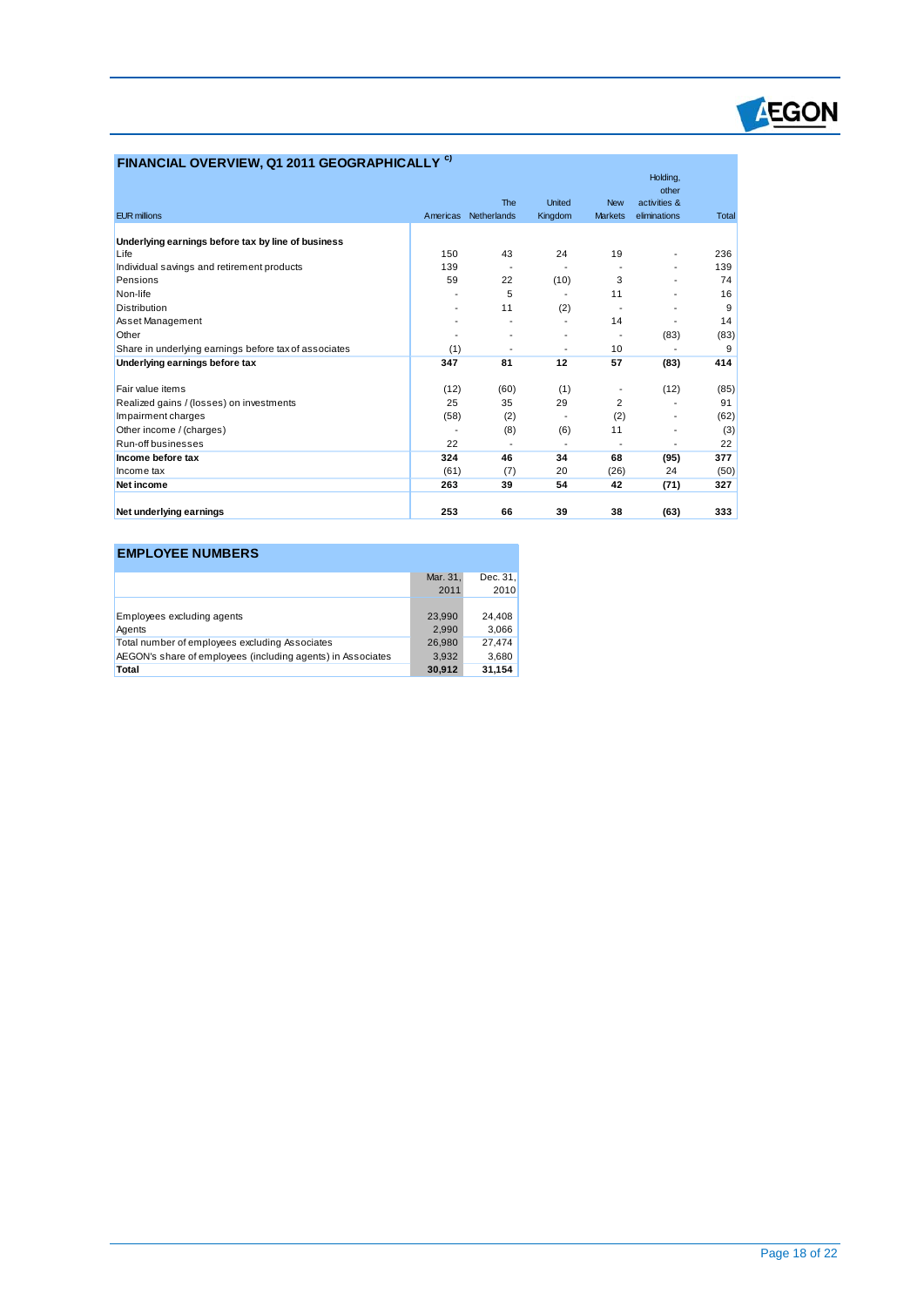

# APPENDIX II

 $\overline{a}$ 

| <b>VALUE OF NEW BUSINESS AND IRR</b> |            |            |                  |            |      |
|--------------------------------------|------------|------------|------------------|------------|------|
|                                      | <b>VNB</b> | <b>VNB</b> |                  | <b>VNB</b> |      |
| <b>EUR millions, after tax</b>       | Q1 2011    | Q4 2010    | %                | Q1 2010    | %    |
|                                      |            |            |                  |            |      |
| Americas                             | 63         | 53         | $\boldsymbol{p}$ | 44         | 43   |
| The Netherlands                      | 23         | 42         | (45)             | 49         | (53) |
| <b>United Kingdom</b>                | 9          | 9          |                  | 14         | (36) |
| <b>New Markets</b>                   | 23         | 25         | (8)              | 31         | (26) |
| Total                                | 118        | 129        | (9)              | 138        | (14) |

|                         | IRR <sub>%</sub> | IRR%    | IRR%    |
|-------------------------|------------------|---------|---------|
| EUR millions, after tax | Q1 2011          | Q4 2010 | Q1 2010 |
|                         |                  |         |         |
| Americas                | 16.0             | 13.9    | 12.6    |
| The Netherlands         | 13.9             | 10.9    | 19.2    |
| <b>United Kingdom</b>   | 10.0             | 10.1    | 10.7    |
| New Markets             | 35.1             | 36.3    | 34.2    |
| Total                   | 18.8             | 16.8    | 19.3    |

| <b>MODELED NEW BUSINESS, APE AND DEPOSITS</b> |              |                         |         |            |         |      |
|-----------------------------------------------|--------------|-------------------------|---------|------------|---------|------|
|                                               |              | <b>Premium business</b> |         |            |         |      |
|                                               |              |                         |         | <b>APE</b> |         |      |
| EUR millions                                  | <b>Notes</b> | Q1 2011                 | Q4 2010 | %          | Q1 2010 | %    |
|                                               | 9            |                         |         |            |         |      |
| Americas                                      |              | 248                     | 265     | (6)        | 216     | 15   |
| The Netherlands                               |              | 75                      | 188     | (60)       | 93      | (19) |
| <b>United Kingdom</b>                         |              | 237                     | 225     | 5          | 265     | (11) |
| <b>New Markets</b>                            |              | 95                      | 99      | (4)        | 80      | 19   |
| Total                                         |              | 655                     | 776     | (16)       | 654     | ۰    |

|                       |       | <b>Deposit business</b><br><b>Deposits</b> |         |      |         |      |
|-----------------------|-------|--------------------------------------------|---------|------|---------|------|
| <b>EUR</b> millions   | Notes | Q1 2011                                    | Q4 2010 | %    | Q1 2010 | $\%$ |
|                       | 9     |                                            |         |      |         |      |
| Americas              |       | 4,636                                      | 3,483   | 33   | 3,926   | 18   |
| <b>United Kingdom</b> |       | 19                                         | 24      | (21) | 34      | (44) |
| <b>New Markets</b>    |       | 216                                        | 219     | (1)  | 307     | (30) |
| <b>Total</b>          |       | 4,871                                      | 3,726   | 31   | 4,267   | 14   |

| <b>VNB/PVNBP SUMMARY</b> |       |            | <b>Premium business</b> |                      |                    |
|--------------------------|-------|------------|-------------------------|----------------------|--------------------|
|                          |       | <b>VNB</b> | <b>PVNBP</b>            | VNB/<br><b>PVNBP</b> | WBB/<br><b>APE</b> |
| <b>EUR</b> millions      | Notes | Q1 2011    |                         | $\%$                 | %                  |
|                          | 10    |            |                         |                      |                    |
| Americas                 |       | 30         | 826                     | 3.7                  | 12.2               |
| The Netherlands          |       | 23         | 637                     | 3.7                  | 31.2               |
| United Kingdom           |       | 9          | 1,489                   | 0.6                  | 3.8                |
| <b>New Markets</b>       |       | 22         | 694                     | 3.1                  | 22.8               |

|                       |       | <b>Deposit business</b> |              |                      |                         |  |
|-----------------------|-------|-------------------------|--------------|----------------------|-------------------------|--|
|                       |       | <b>VNB</b>              | <b>PVNBP</b> | VNB/<br><b>PVNBP</b> | VNB/<br><b>Deposits</b> |  |
| <b>EUR</b> millions   | Notes | Q1 2011                 |              | %                    | %                       |  |
|                       | 10    |                         |              |                      |                         |  |
| Americas              |       | 33                      | 6,477        | 0.5                  | 0.7                     |  |
| <b>United Kingdom</b> |       | $\mathbf 0$             | 19           | 0.5                  | 0.5                     |  |
| <b>New Markets</b>    |       | $\mathbf 1$             | 316          | 0.3                  | 0.5                     |  |
| Total                 |       | 34                      | 6,812        | 0.5                  | 0.7                     |  |

**Total 3,646 84 2.3 12.9**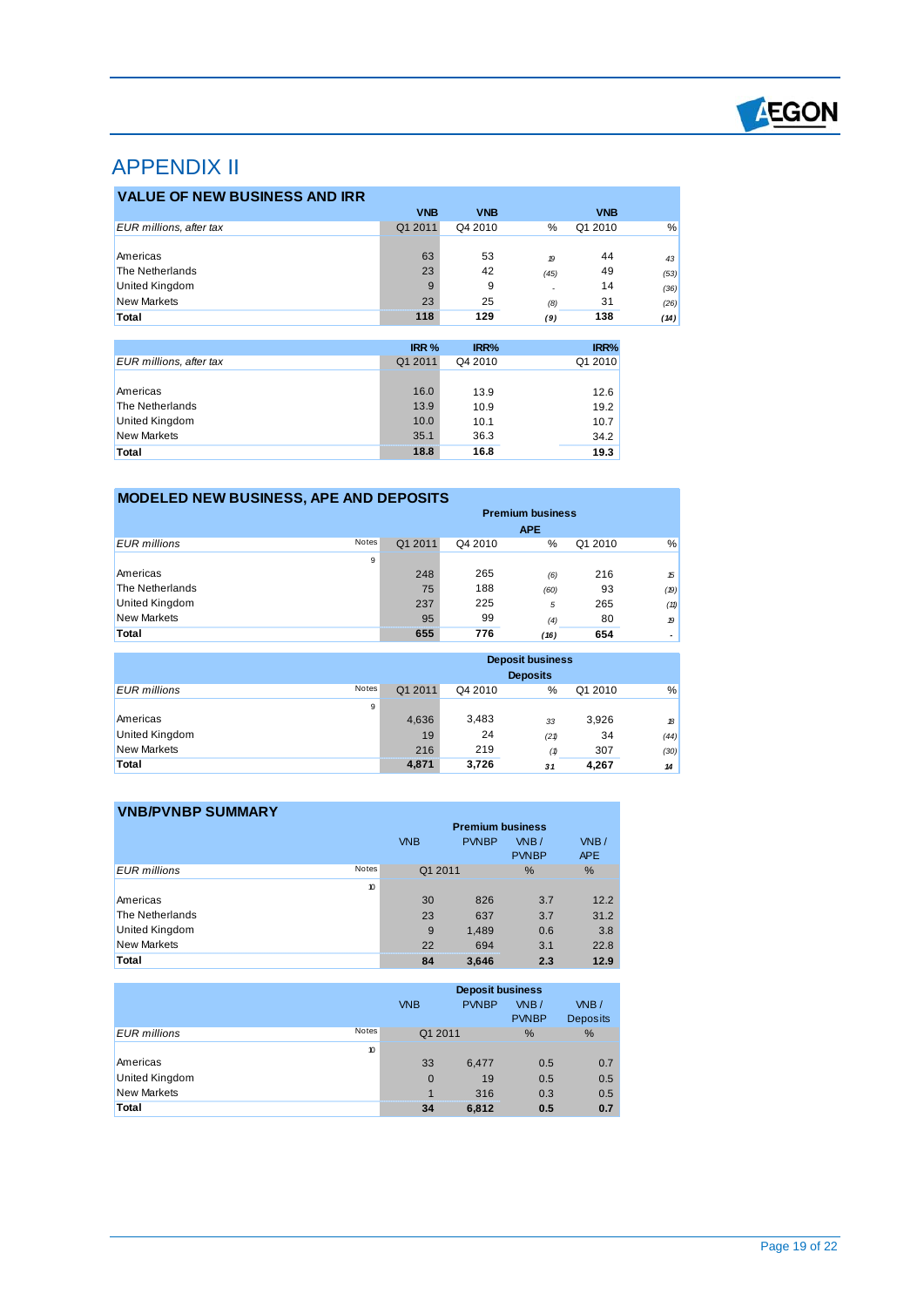

**Notes:**

 $\overline{a}$ 

<sup>1)</sup> For segment reporting purposes underlying earnings before tax, net underlying earnings, commissions and expenses, operating expenses, income tax including associated companies, income before tax including associated companies and value of new business (VNB) are calculated by consolidating on a proportionate basis the revenues and expenses of certain of our associated companies in Spain, India, Brazil and Mexico. We believe that our non-IFRS measures provide meaningful information about the underlying operating results of our business including insight into the financial measures that our senior management uses in managing our business. Among other things our senior management is compensated based in part on AEGON's results against targets using the non-IFRS measures presented here. While other insurers in our peer group present substantially similar non-IFRS measures, the non-IFRS measures presented in this document may nevertheless differ from the non-IFRS measures presented by other insurers. There is no standardized meaning to these measures under IFRS or any other recognized set of accounting standards and readers are cautioned to consider carefully the different ways in which we and our peers present similar information before comparing them.

AEGON believes the non-IFRS measures shown herein, when read together with our reported IFRS financial statements, provide meaningful supplemental information for the investing public to evaluate AEGON's business after eliminating the impact of current IFRS accounting policies for financial instruments and insurance contracts, which embed a number of accounting policy alternatives that companies may select in presenting their results (i.e. companies can use different local GAAPs) and that can make the comparability from period to period difficult.

For a definition of underlying earnings and the reconciliation from underlying earnings before tax to income before tax we refer to Note 3 "Segment information" of our Condensed consolidated interim financial statements.

- 2) Net income refers to net income attributable to equity holders of AEGON N.V. and minority interest.
- 3) Sales is defined as new recurring premiums plus 1/10 of single premiums plus 1/10 of gross deposits plus new premium production accident and health plus new premium production general insurance.
- 4) The present value of future distributable earnings on the block of business sold in the reporting period. Value of new business is calculated using beginning of year economic assumptions and assumptions outside of management control, and beginning of quarter operating assumptions
- $5$  Return on equity is calculated by dividing the net underlying earnings after cost of leverage by the average shareholders' equity excluding the preferred shares and the revaluation reserve.
- 6) Capital securities that are denominated in foreign currencies are, for purposes of calculating the capital base ratio, revalued to the period-end exchange rate. All ratios exclude AEGON's revaluation reserve.
- 7) Included in other income/(charges) are charges made to policyholders with respect to income tax in the United Kingdom.
- 8) Includes production on investment contracts without a discretionary participation feature of which the proceeds are not recognized as revenues but are directly added to our investment contract liabilities.
- 9) APE = recurring premium + 1/10 single premium.
- 10) PVNBP: Present Value New Business Premium.
- <sup>11)</sup> Reconciliation of operating expenses, used for segment reporting, to our IFRS based operating expenses. Q1 2011

| Employee expenses                        | 537 |
|------------------------------------------|-----|
| Administrative expenses                  | 284 |
| Operating expenses for IFRS reporting    | 821 |
| Operating expenses related to associates | 16  |
| Operating expenses in earnings release   | 837 |

<sup>12)</sup> New life sales, gross deposits and net deposits data include results of our associated companies in Spain, India, Brazil and Mexico which are consolidated on a proportionate basis.

- <sup>13)</sup> Operational free cash flow reflect the sum of the return on free surplus, earnings on in-force business, release on required surplus on in-force business reduced by new business first year strain and required surplus on new business. Refer to our Embedded Value 2010 report for further details.
- a) The calculation of the IGD (Insurance Group Directive) capital surplus and ratio are based on Solvency I capital requirements on IFRS for entities within the EU (Pillar 1 for AEGON UK), and local regulatory solvency measurements for non-EU entities. Specifically, required capital for the life insurance companies in the US is calculated as two times the upper end of the Company Action Level range (200%) as applied by the National Association of Insurance Commissioners in the US. The calculation of the IGD ratio excludes the available and required capital of the UK With-Profit funds. In the UK solvency surplus calculation the local regulator only allows the available capital number of the With-Profit funds included in overall local available capital to be equal to the amount of With-Profit funds' required capital.
- b) The results in this release are unaudited.
- <sup>c)</sup> The comparative 2010 earnings and sales information has been revised to reflect the transfer of the Life Reinsurance and BOLI/COLI businesses to the Run-off businesses line to make the information consistent with the current period figures.

#### **Currencies**

Income statement items: average rate 1 EUR = USD 1.3663 (2010: USD 1.3838). Income statement items: average rate 1 EUR = GBP 0.8523 (2010: GBP 0.8865). Balance sheet items: closing rate 1 EUR = USD 1.4207 (2010: USD 1.3479; year-end 2010: USD 1.3362). Balance sheet items: closing rate 1 EUR = GBP 0.8837 (2010: GBP 0.8898; year-end 2010: GBP 0.8608).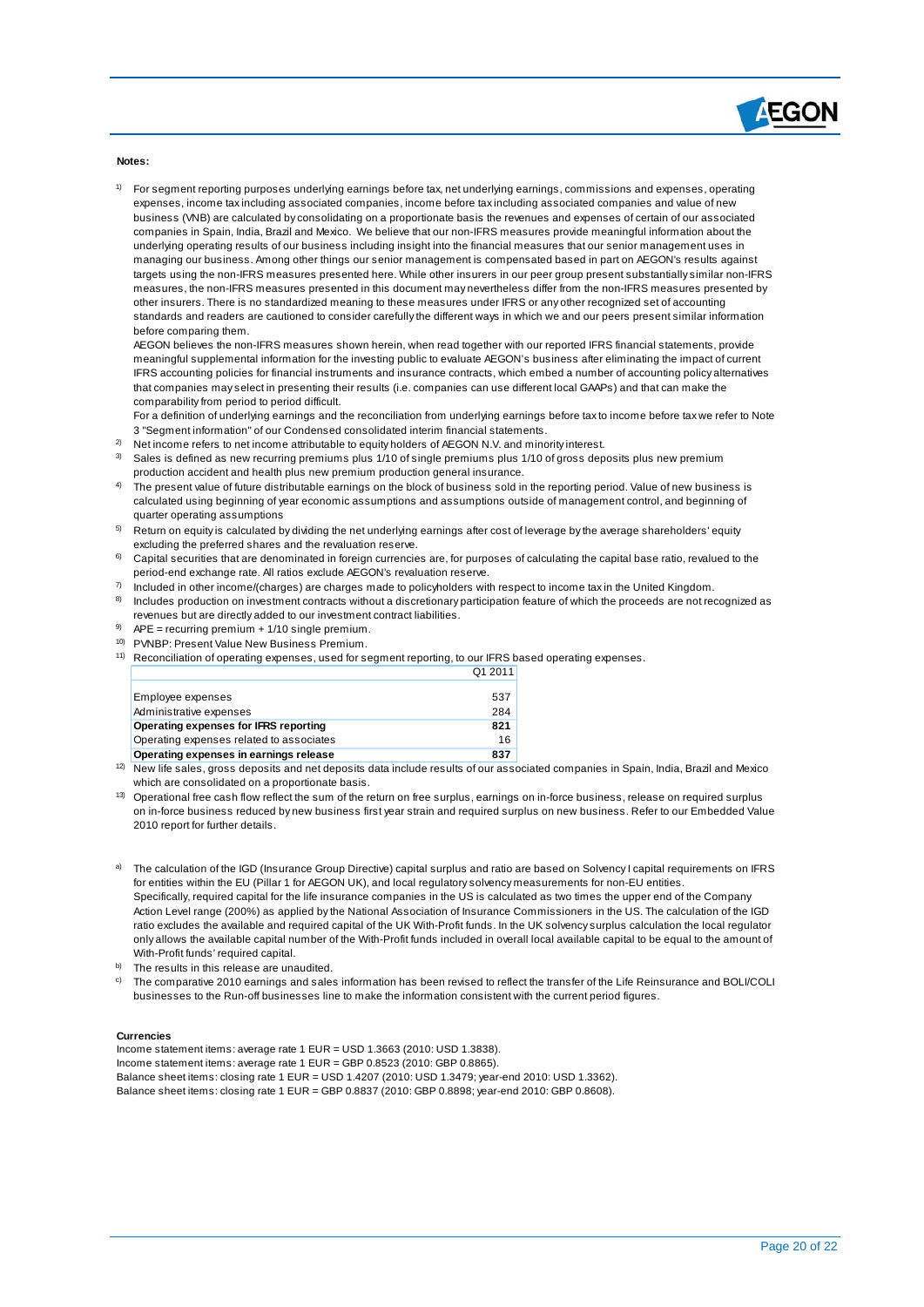

## ADDITIONAL INFORMATION

**The Hague, May 12, 2011** 

#### **Press conference call**

8:00 am CET: Audio webcast on [www.aegon.com](http://www.aegon.com/)

**Analyst & investor presentation / conference call** 9:00 am CET: Audio webcast on [www.aegon.com](http://www.aegon.com/)

#### **Call-in numbers**

USA: +1 480 629 9726 UK: + 44 207 153 2027 NL: +31 45 631 6901

### **Replay**

 $\overline{a}$ 

Two hours after the conference call, a replay will be available on [www.aegon.com](http://www.aegon.com/) and on the following phone numbers:

UK +44 207 154 2833 Access Code: 4434477# US +1 303 590 3030 Access Code: 4434477#

#### **Supplements**

AEGON's Q1 2011 Financial Supplement and Condensed Consolidated Interim Financial Statements and the Embedded Value Report 2010 are available on [www.aegon.com](http://www.aegon.com/).

#### **About AEGON**

As an international life insurance, pension and asset management company based in The Hague, AEGON has businesses in over twenty markets in the Americas, Europe and Asia. AEGON companies employ approximately 27,000 people and have some 40 million customers across the globe.

| <b>Key figures - EUR</b>       | <b>First quarter 2011</b> | Full year 2010 |                                 |
|--------------------------------|---------------------------|----------------|---------------------------------|
|                                |                           |                | <b>Investor relations:</b>      |
| Underlying earnings before tax | 414 million               |                | 1.8 billion Willem van den Berg |
| New life sales                 | 501 million               |                | 2.1 billion +31 (0)70 344 8305  |
|                                |                           |                | 877 548 9668 - toll free USA    |
| Gross deposits                 | 7.4 billion               | 33 billion     | ir@aegon.com                    |
| Revenue-generating investments |                           |                |                                 |
| (end of period)                | 400 billion               | 413 billion    | www.aegon.com                   |

only

**Contact information** 

**Media relations: Greg Tucker**  +31(0)70 344 8956 gcc-ir@aegon.com